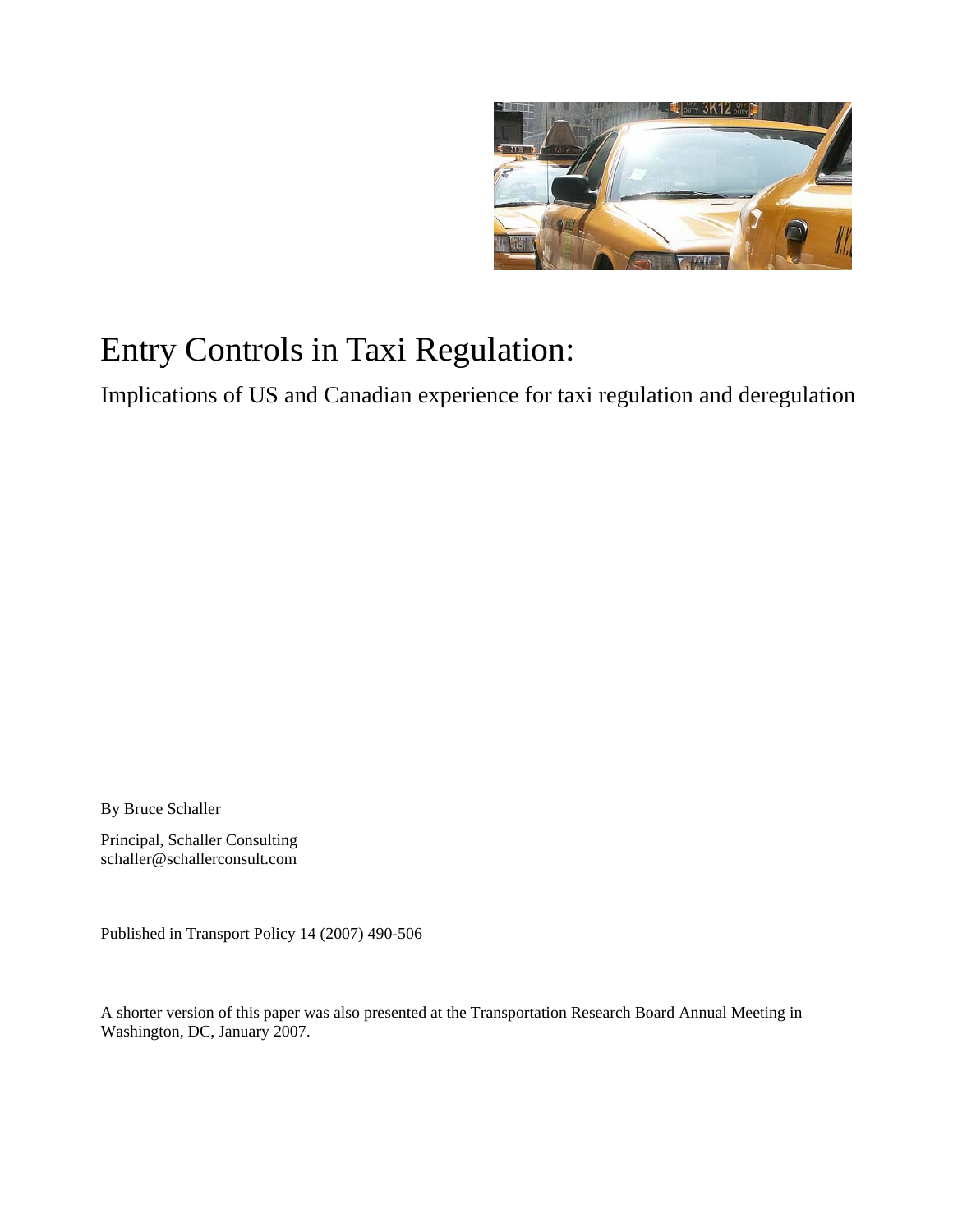## *Abstract*

*This paper assesses the effects of entry regulation on taxicab availability and service quality based on the experiences of 43 communities in the United States and Canada. The analysis shows that entry controls have quite different impacts in the two basic markets served by taxicabs: the telephone order (dispatch) market and the cab stand/street hail market. Without entry controls, the cab stand and street hail market experiences an oversupply of cabs, leading to deterioration of vehicle and driver quality. Applied to the dispatch market, however, entry restrictions often lead to deficiencies in taxicab availability. A major challenge for officials charged with regulating taxi entry is to address the disparate needs of dispatch and cab stand/street hail markets in cities with substantial trip volumes in both markets. Approaches to this challenge include two-tier systems, flexible forms of entry control, company-level entry qualifications, geographic restrictions and service requirements. These approaches and implications for regulation are discussed.* 

# **1. Introduction**

Local, state and provincial controls governing entry to the taxi industry, which range from open entry to strict numerical limits, are a fertile area of policy change and innovation in the United States and Canada. Some communities have experimented with eliminating or relaxing entry restrictions. Others have adopted formulas to guide expansion of industry size, toughened licensing qualifications for cab companies, revised entry-review processes and established geographic and service restrictions on taxi licenses. Officials have also grappled with the impact of entry controls on service availability, companies' and drivers' economic viability, the vitality of competition within the industry and escalating increases in license values.

Although a sizeable majority of cities in the United States and Canada limit entry to the taxi business, (Gilbert et. al. 2002) entry controls are criticized by free market advocates (Lephardt and Bast 1985; Boroski and Mildner 1998; Keller 2003) and many economists (Moore and Balaker 2006). Their arguments are fortified by the clear consumer benefits brought by deregulation in the airline, trucking, interstate bus and railroad industries, (GAO 2006; Winston 1998) as well as by American society's aversion to governmental restraints on pricing and entry. (Dempsey 1996)

The purpose of this paper is to assess the effects of different forms of entry control in North America and the lessons of experience for regulatory policy. Several key questions are addressed: What are the effects of entry control on cab service? What issues have arisen with different entry policies? What policies have been adopted in response to these issues? What policy implications can be drawn from these experiences?

The paper shows that the impact of entry controls is affected by characteristics of the market for taxi service and the qualifications applied to entry. Entry policies have quite different effects when applied in dispatch markets than in cab stand markets. Entry policies may also have quite different effects when combined with strict qualifications for entry than when combined with relaxed qualifications for entry.

# **2. Methodology**

This analysis is based on the experiences of 43 American and Canadian cities and counties. These jurisdictions constitute 32 of the 50 largest taxi regulatory systems in North America as measured by the number of taxicabs, and 28 of the 50 largest cities or counties (where regulation is applied at the county level) as measured by population. These jurisdictions exhibit a broad range of approaches to entry control and a variety of regulatory systems. This paper is thus based on experiences that are more representative of the full range of North American cities and counties than previous studies by Frankena and Pautler (1984), Teal and Berglund (1987), PriceWaterhouse (1993) and Dempsey (1996). These earlier studies largely focused on about two dozen mid-size and smaller cities, principally in the western and southwestern United States, that experimented with deregulation in the 1970s and 1980s. The analysis in this paper should thus yield more robust conclusions on the effects of entry policy in the taxi industry.

The paper utilizes published papers from academic sources and reports compiled for regulatory agencies and industry groups. These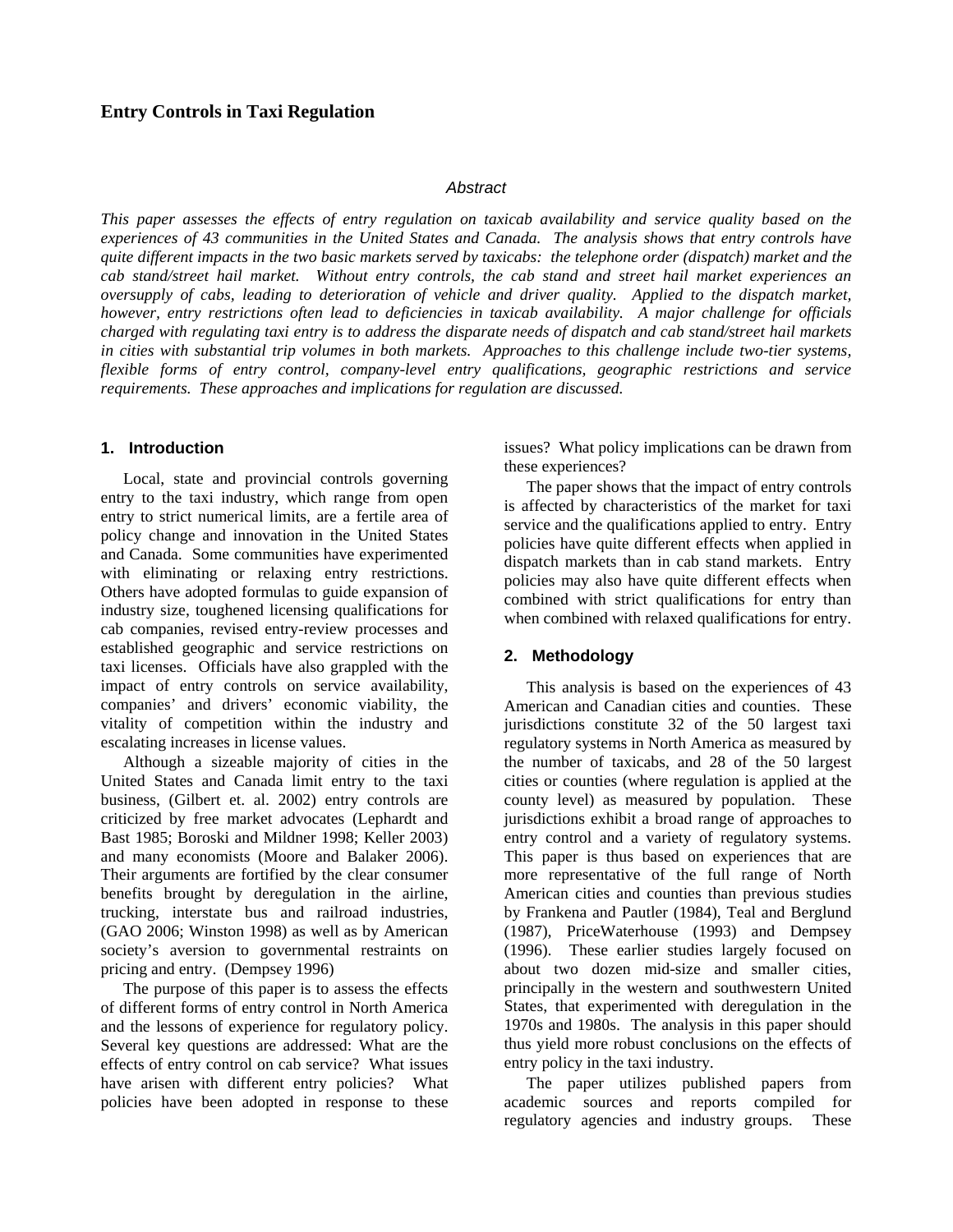sources are supplemented with unpublished information from interviews and surveys of government officials, industry and customer groups and analysis of data on taxicab response times and user complaints. Information about specific localities that is not referenced in the text is based on these unpublished sources, as detailed in Appendix A.

#### **3. Rationale for regulation**

Discussions of entry regulation in the taxi industry often cite economic arguments for and against regulatory intervention in the market. These economic arguments are important to any discussion of entry policy.

Free market theory holds that free markets lead to the most efficient use of resources and optimal price and service combinations for consumers. (Gilbert and Samuels 1982) While limited regulations might be justified to protect public safety, economists have predicted that in competitive taxi markets, unfettered entry and fares for taxi providers will produce lower fares, a higher level of service to customers and service innovations such as shared ride service as new firms enter the market. (Frankena and Pautler 1984) Open entry will "open the way for a rich mix of new services to penetrate urban transportation markets." (Cervero 1985, p. 236) Availability of cab service will improve, even in low-density areas, as "small taxi companies and private individuals who are currently denied entrepreneurial freedom" will be able to service "marginal markets abandoned by large fleets". (Cervero 1985, p. 226-227)

These arguments have had a substantial impact on taxi regulatory policy. The goals of encouraging competition and service innovation were primary motivations for changes to entry restrictions that were adopted in 19 cities from 1965 to 1983. (Shaw et. al. 1983) Advocates of deregulation in recent years have continued to emphasize consumer benefits of lower fares and shorter waiting times for cabs, as well as entrepreneurial opportunities, particularly for minorities and immigrants. (Lephardt and Bast 1985; Boroski and Mildner 1998; Keller 2003)

Economists recognize that the benefits of free markets can be derailed in the absence of the conditions assumed by the textbook model of perfect competition. The rationale for government regulation is that regulation is necessary to correct market imperfections. What are the market

imperfections that would call for regulation of the taxi industry?

First, economies of scope and scale may lead to uncompetitive conditions in the dispatch market. Within a given geographic area, a large taxi company can pick up telephone order trips more quickly than a small company because the larger company, with more cabs in operation, is likely to have a cab nearby the customer's location. These economies of scope provide larger companies with a strong competitive advantage, which can lead in turn to market power and an uncompetitive telephone order market. (Gilbert and Samuels 1982; Frankena and Pautler 1984)

Cab companies serving the dispatch market may also enjoy economies of scale from lower "per passenger overhead costs of marketing, advertising, dispatching, accounting and cab maintenance". (Dempsey 1996, p. 97) Pagano and McKnight (1983), however, found that economies of scale do not operate for all but the smallest cab companies, although they did not consider the effect of economies of scope and the study predates the advent of sophisticated and more expensive computerized dispatch systems.

Taxis in regulated markets are generally required to provide service to an entire geographic area with the same rate of fare. Thus, "dense markets crosssubsidize low-density and impoverished areas; peak traffic cross-subsidizes off-peak service." (Dempsey 1996, p. 96) Without regulation, service to lowdensity and off-peak trips may decline or not be available at all.

Another market imperfection stems from imperfect information. Many aspects of taxi service cannot be examined prior to consumption. (Gilbert and Samuels 1982) Thus, it is "doubtful whether taxi consumers possess the information on price and service offerings needed to establish a truly competitive market for the telephone order portion of the taxi industry." (Teal and Berglund 1987, p. 50) The problem is even greater in the cab stand market given that consumers almost invariably take the first cab in line.

Finally, open entry may induce an excessive influx of independent operators. These drivers are attracted by low entry costs, the opportunity to service "guaranteed" trips at a cab stand and the opportunity to work for oneself. Ignorance of true market conditions and lack of alternative employment opportunities may lead to persistent oversupply. (Teal and Berglund 1987)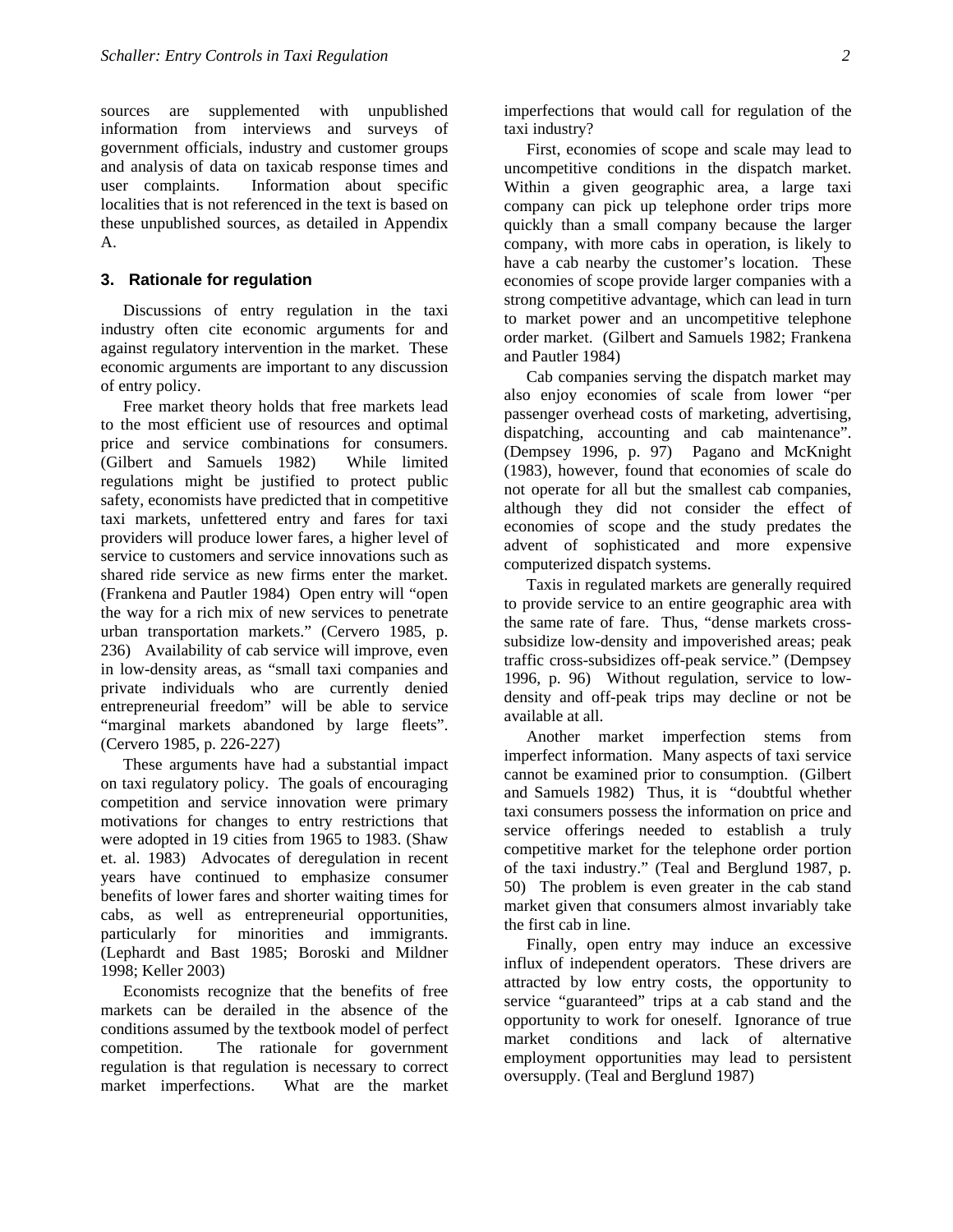#### **4. Taxi customer markets**

Market characteristics as well as market imperfections critically shape the impact of different entry policies. The key distinction for analysis of entry controls is between the dispatch market in which customers pre-arrange a trip through a cab company, and the "walk-up" market that consists of taxi stand and street hail (or "flag") trips.

The nature of the dispatch market creates the conditions necessary for meaningful competition. Provided that there are two or more companies that could service their trip, customers can choose which company to call. Because many customers use a cab several times a month, customers build a base of experience from which they can choose the better service provider. Customers who are unhappy with their service from one company can switch to another company.

The nature of dispatch trips also means that drivers and cab companies must work together for mutual benefit. Aside from drivers who service "personal" customers via cell phone, drivers cannot earn a living without the company. Likewise, cab companies depend on drivers to help attract and retain customers through good service.

By contrast, the conditions for competition are absent in walk-up markets. Customers generally take the next cab in line at a taxi stand or enter the first cab to stop in the case of street hail. (Gilbert and Samuels 1982) The competitive dynamic that may arise in the dispatch market is thus absent in the cab stand/street hail market.

There are important differences between street hail and cab stand trips. Pick-up activity at highvolume locations such as airports and rail terminals is very concentrated. From a regulatory perspective, there is an opportunity for control over which cabs are allowed into the queue and driver behavior while in the queue. For example, dispatchers can enforce a no-refusal rule fairly readily in this environment and can evict vehicles in poor condition. By contrast, street hail trips originate over a broad area and are not subject to this level of first-hand oversight.

The customer market can be diagrammed based on the relative number of dispatch, cab stand and street hail trips as shown in Figure 1.

Markets with exclusively dispatch trips are at point A, as might occur in a low-density residential area. Markets with exclusively cab stand trips would be at point B, as at an airport. Markets with exclusively street hail trips, as along Fifth Avenue in Manhattan, would be at point C.

dispatch, stand and sometimes street hail trips. As illustrated for selected cities in Figure 1, cities such as San Francisco, Calif., where cabs primarily pick up in the downtown area and at the airport, are predominantly composed of stand and hail trips, and thus relatively close to the base of the triangle. New York City, N.Y., represents the extreme case; medallion cabs do not serve any dispatch trips and most of their trips are via street hail.

Dispatch trips predominate in lower-density jurisdictions such as San Diego, Calif., San Jose, Calif., and Montgomery County, Md. Most walk-up trips originate at cab stands with lower levels of street hail activity in these communities.

#### **5. Entry control and regulatory systems**

Whether entry is open or limited, a person or company authorized to operate a taxicab must comply with licensing requirements. These can range from background checks to minimum fleet sizes to a demonstration of the need for the service. The nature and strictness of these requirements shape the effects of entry policy in any given locale.

Four types of regulatory systems can be identified based on whether there are entry limits (e.g., numerical caps) and whether entry qualifications can be met by drivers operating independently of cab companies or only by companies. The matrix in Table 1 identifies the four types of regulatory systems that result from this twoby-two categorization.

In open entry systems (type A), the authority to operate a taxicab is issued to anyone who satisfies a basic set of licensing requirements for such things as

|                                                                          | Entry controls                                                |                                                     |
|--------------------------------------------------------------------------|---------------------------------------------------------------|-----------------------------------------------------|
| Entry<br>qualifications                                                  | No numerical<br>limit                                         | Numerical limit                                     |
| Qualifications<br>met by drivers<br>independently<br>of cab<br>companies | Type A.<br>Open entry                                         | Type C.<br>Medallion/plate<br>and permit<br>systems |
| Company-level<br>qualifications                                          | Type B.<br>Open entry with<br>company-level<br>qualifications | Type D.<br>Franchise and<br>certificate<br>systems  |

#### **Table 1. Schematic classification of taxicab regulatory systems**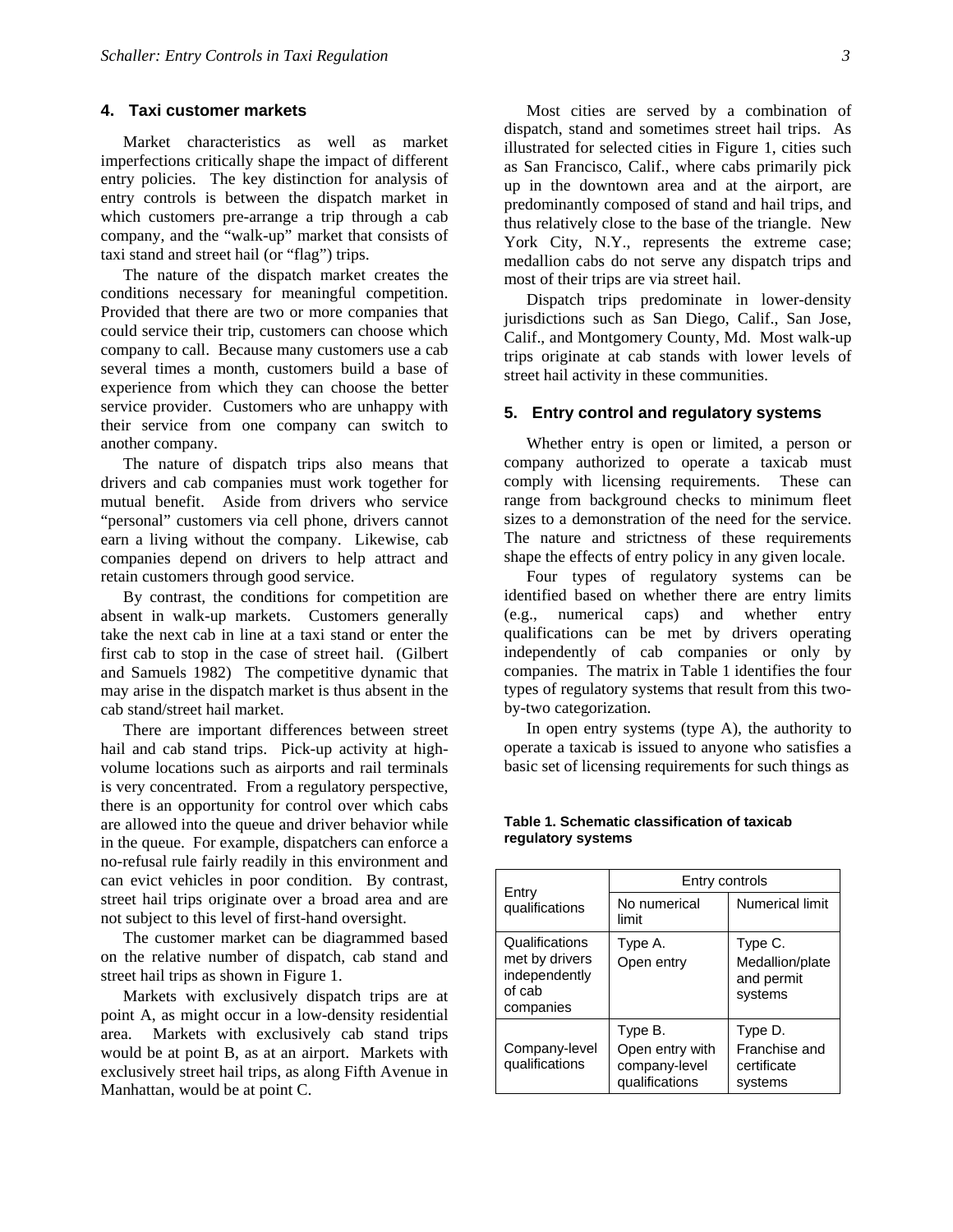

Degree of concentration of walk-up trips via street hail versus cab stands

background checks, vehicle insurance and periodic vehicle inspections. Individual drivers as well as companies are able to satisfy these requirements. Individual drivers may be required to affiliate with a cab company that provides dispatch service. Because they hold the vehicle permit, these drivers retain the opportunity to move between companies if they so desire.

System type C also sets licensing standards at a level that individual drivers can meet, but limits the number of licenses issued. These systems are sometimes called medallion or in Canada plate systems, a name derived from the metal plate affixed to the vehicle signifying the vehicle permit. Vehicle licenses (medallions, plates or permits) are typically transferable, often at substantial values. The medallion or vehicle permit may be held by individual drivers, by companies that operate a fleet of vehicles, or by former drivers or others such as investors who then contract with drivers, fleets or management companies to operate the taxicab for them. As in open entry systems, medallion and permit holders may be required to affiliate with a company that provides dispatch service.

In system types B and D, company-level licensing requirements allow entry only by cab companies. Licensing requirements may include minimum fleet sizes, maintaining a central place of business, provision of dispatch services, meeting service standards, high levels of auto insurance coverage, driver training and drug and alcohol testing. The requirements may foster cab companies that provide dispatch service throughout the community and a high level of accountability.

In practice, entry controls and qualifications for entry occupy a spectrum of policies rather than a set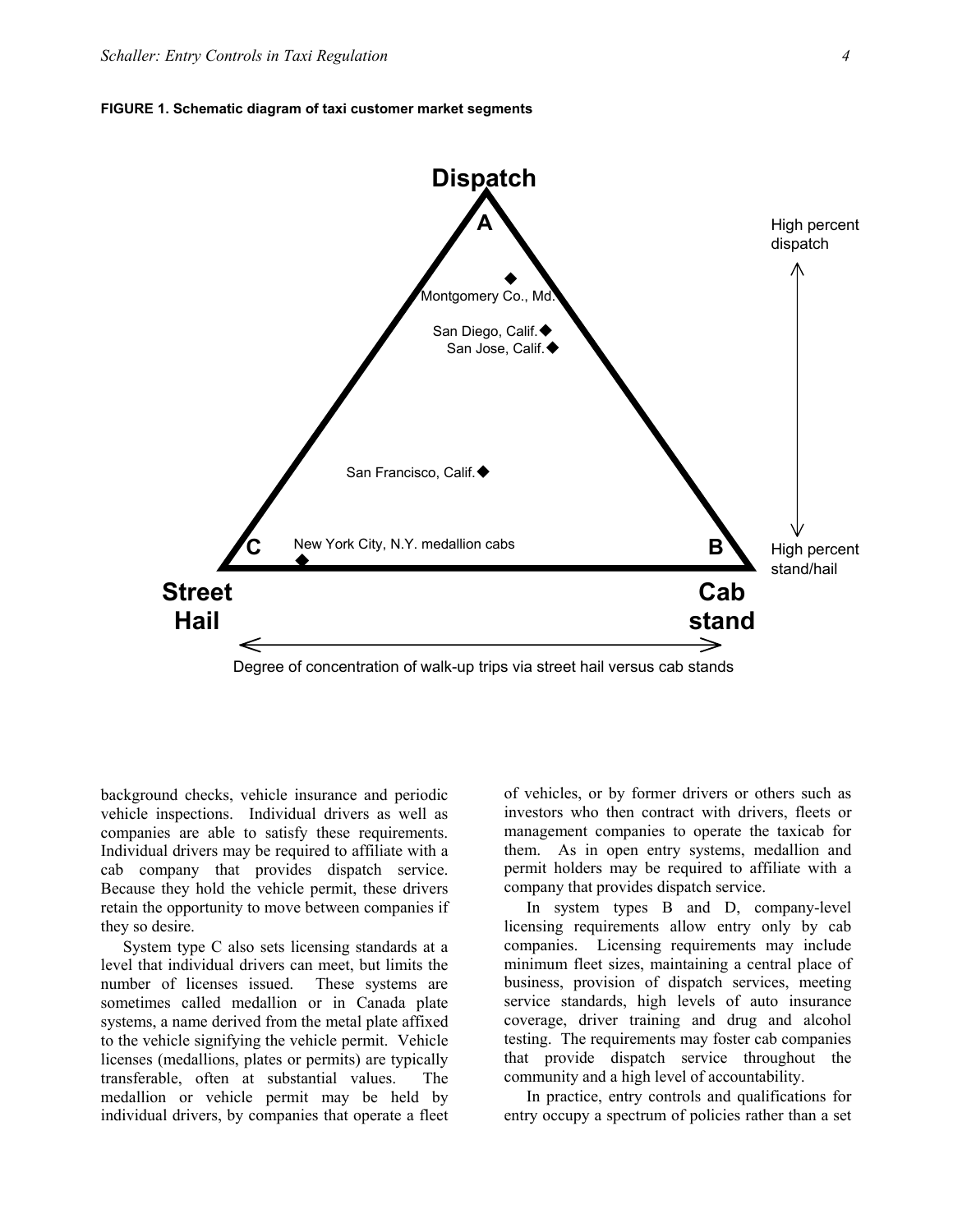of binary choices. Entry controls can take the form of a legislatively determined numerical cap on the number of licenses, but they can also be subject to administrative adjustment based on a periodic review or in response to applications submitted by drivers or companies. Company-level entry qualifications can require that applicants demonstrate the need for additional cab service and that a public body make a finding of "public convenience and necessity" after a public hearing at which other parties may formally intervene to contest this claim. On the other hand, companylevel entry qualifications can simply involve showing compliance with requirements for fleet size, place of business and dispatch system.

Entry controls and qualifications can also be combined in a variety of ways. While most cities that require a showing of public convenience and necessity also limit the number of authorized cabs, it is also possible to allow authorized companies to add vehicles without further regulatory review.

Table 2 categorizes each city and county considered in this paper as one of these four types of regulatory systems. The table also summarizes key features of the regulatory system in each city.

## **6. Effects of entry policy in cab stand/street hail and dispatch markets**

This section examines the impact of entry control policies in dispatch markets and in the "walk-up" markets consisting of cab stands and street hails. This assessment focuses on the effects on entry control on the availability and quality of taxi service. Issues of industry financial impacts and regulatory burden are also examined, particularly as they relate to availability and service quality considerations. Because of the importance of competition, the discussion also examines the impact of entry controls on entry of new companies and development of competitive conditions between strong dispatch service providers.

## *6.1 Open entry in the cab stand/street hail market*

When implemented in walk-up markets, open entry has consistently led to an oversupply of taxis. Oversupply has resulted in fare revenues being spread too thinly among cab drivers to support quality vehicles, acceptable driver incomes and industry accountability for service. With a few notable exceptions, cities and airports with open entry policies in sizeable walk-up markets have abandoned open entry in favor of entry restrictions.

These impacts are documented in detail for cities such as San Diego, Seattle, Wash., Sacramento, Calif., Phoenix, Ariz., Tucson, Ariz., Kansas City, Mo., Cincinnati, Ohio, and Indianapolis, Ind., that have deregulated since the 1970s. These cities, which generally issued taxi vehicle permits to drivers who operated independently of cab companies, experienced a sharp influx of individual owner-operators who primarily if not exclusively worked taxi stands at airports and large hotels. (Teal and Berglund 1987, Frankena and Pautler 1984, ITRE 1998 and La Croix et. al. 1992) The arrival of additional drivers did not improve taxi availability since prior to deregulation there was no shortage of taxi service at these stands. Proliferation of cabs did result in drivers waiting a longer time for their next trip. This led to "a reduction in drivers' productivity and real earnings" (Teal and Berglund 1987, p. 53). The financial pressures in turn resulted in upward pressure on fares and "aggressive solicitation of passengers and confrontations among drivers" as drivers sought to obtain the most lucrative trips and avoid unprofitable short trips. (PriceWaterhouse 1993, p. 15) Open airport systems were found to be "unworkable," with "price gouging, dirty drivers, unsafe cabs, and unfair competition." (La Croix et. al. 1992)

Other cities with open entry policies such as Dallas, Tex. (prior to 2003) and San Jose combined open entry with company-level entry requirements. It is notable that, even with the inclusion of company-level entry requirements, Dallas and San Jose also experienced an oversupply of cabs at airport cab stands. Driver incomes, service quality and accountability suffered as a result of oversupply conditions. As long as drivers are willing to pay lease fees to companies for use of their permits, companies have little incentive to limit the number of cabs in their company. The requirement that drivers go through companies to gain entry to the industry did not stem the flow of drivers into the industry.

As a result of oversupply and deteriorating service, most cities that were deregulated at one time or another have adopted entry restrictions. Entry restrictions were adopted in New York City, Chicago, Ill., Boston, Mass., Baltimore, Md., Toronto, Ont., Montreal, Quebec, Winnipeg, Manitoba, and Vancouver, B.C., when these cities experienced oversupply in the 1920s and 1930s. (Gilbert and Samuels 1982; Davis 1998) PriceWaterhouse (1993) found that 14 of 18 cities that removed entry limits from the mid-1960s to the mid-1980s later restricted entry at airports or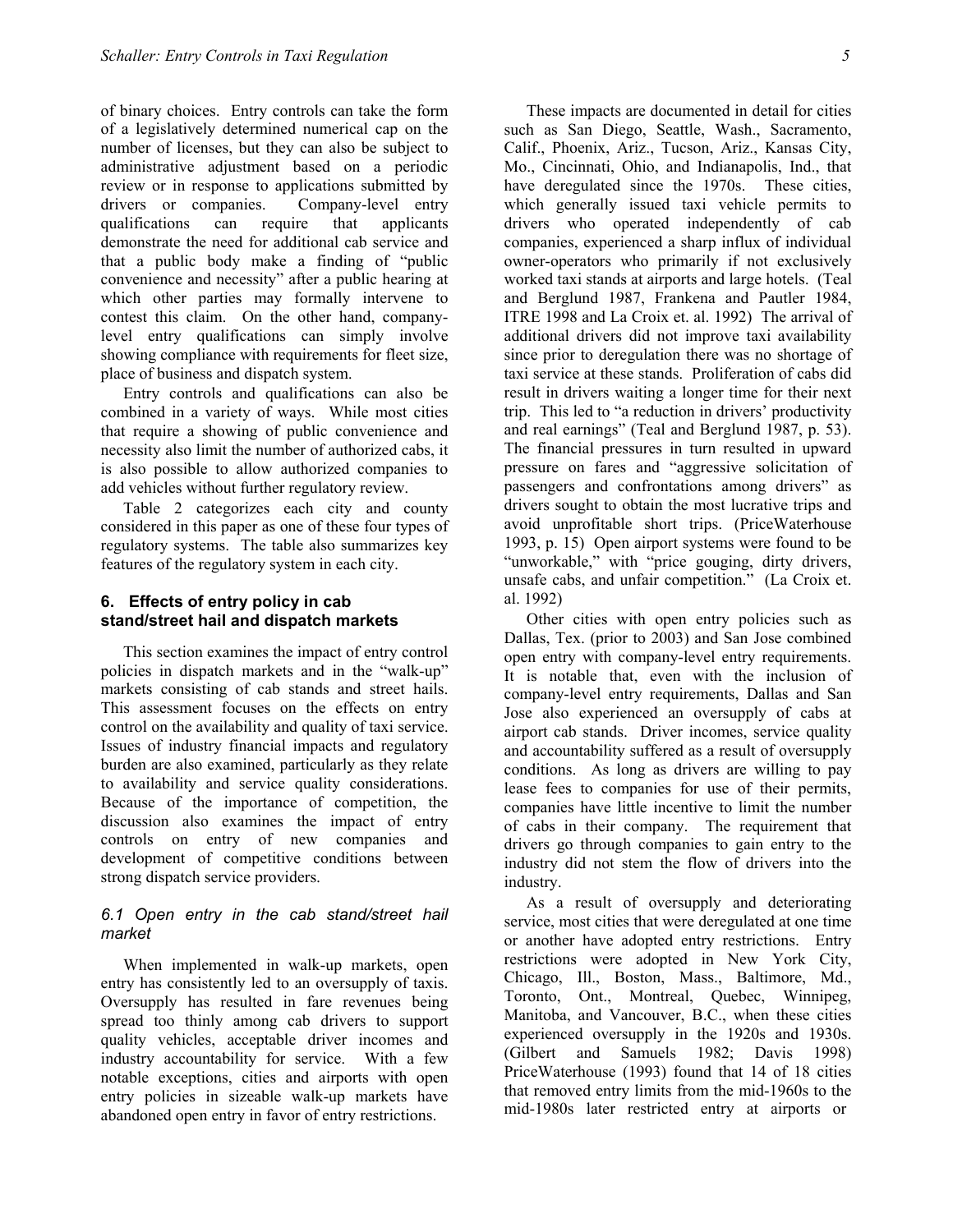|                                                     |                 |                   | All cabs authorized                  |                                               |               | Independents (a)                    |                                                                                               |
|-----------------------------------------------------|-----------------|-------------------|--------------------------------------|-----------------------------------------------|---------------|-------------------------------------|-----------------------------------------------------------------------------------------------|
|                                                     |                 |                   | to pick up                           |                                               |               |                                     |                                                                                               |
|                                                     |                 |                   | throughout                           | All cabs                                      |               | ndependents                         |                                                                                               |
|                                                     |                 | Numerical         | (possibly excepting<br>jurisdiction  | pick up at airport number of<br>authorized to | Substantial   | must be affiliated<br>with dispatch |                                                                                               |
| Open entry jurisdictions (Type A)<br>City or county | # of cabs       | limits            | airport)                             | cab stands                                    | independents  | service provider                    | Provisions for entry of new companies                                                         |
| Washington DC                                       | 6,500           | ş                 | Yes                                  | $\frac{N}{2}$                                 | Yes           | $\stackrel{\mathtt{o}}{z}$          | Open entry (o                                                                                 |
| Phoenix, AZ                                         | Approx. 1300 No |                   | No (c)                               | No(h)                                         | Yes           | Ιş                                  | Open entry (o)                                                                                |
| Indianapolis, IN                                    | Approx. 600 No  |                   | Yes                                  | No(r)                                         | Yes           | $\frac{1}{2}$                       | Open entry (o)                                                                                |
| Orange County, FL                                   | Unknown         | $\frac{1}{2}$     | No (c) (d)                           | See Orlando                                   | Yes           | $\frac{1}{2}$                       | Open entry (o)                                                                                |
| Sacramento, CA pre-2003*                            | 353             | $\frac{5}{2}$     | $\bar{Y}$ es                         | No (h)                                        | Yes           | Yes                                 | Open entry (o)                                                                                |
| Open entry with company-level qualifications (Type  |                 |                   | õ                                    |                                               |               |                                     |                                                                                               |
| New York City, NY livery                            | 33,000 No       |                   | No (e)                               | No (e)                                        | Yes           | Yes                                 | Open entry (o)                                                                                |
| Dallas, TX pre-2003*                                | 2,000 No        |                   | Yes                                  | Yes (i)                                       | $\frac{1}{2}$ | Not applicable                      | Open entry (o)                                                                                |
| Newark, NJ livery                                   | 750 No          |                   | $\overline{Y}$ es                    | $\frac{1}{2}$                                 | Yes           | Yes                                 | Open entry (o)                                                                                |
| Orange County, CA                                   | 600             | $rac{6}{5}$       | No (d)                               | No(h)                                         | $\frac{1}{2}$ | Not applicable                      | Open entry (o)                                                                                |
| San Jose, CA                                        | 475             | $\frac{1}{2}$     | $\overline{\overline{\mathsf{Yes}}}$ | No(h)                                         | $\frac{1}{2}$ | Not applicable                      | Open entry (o)                                                                                |
| Medallion and permit systems (Type C)               |                 |                   |                                      |                                               |               |                                     |                                                                                               |
| New York, NY                                        | 13,087          | Yes               | Yes                                  | Yes                                           | Yes           | No (prohibited)                     | None (p)                                                                                      |
| Chicago, Il                                         | 6,803           | $Y$ es            | Yes                                  | $\bar{Y}$ es                                  | Yes           | $\frac{1}{2}$                       | None (p)                                                                                      |
| Toronto, Ontario                                    | 4,950           | Yes               | Yes                                  | No (h)                                        | Yes           | $\frac{1}{2}$                       | None (p)                                                                                      |
| Houston, TX                                         | 2,245           | <b>Yes</b>        | Yes                                  | Yes                                           | 5%            | No(l)                               | $\widehat{\Xi}$                                                                               |
| 正<br>Miami-Dade,                                    | 2,042           | Yes               | No <sub>(f)</sub>                    | $\frac{1}{2}$                                 | Yes           | $\frac{6}{2}$                       | $\widehat{\sigma}$                                                                            |
| Boston, MA                                          | 1,825           | Yes               | Yes                                  | Yes                                           | Unknown       | Yes(m)                              | None (p)                                                                                      |
| Philadelphia, PA                                    | 1,600           | $Y$ es            | Yes                                  | Yes                                           | Yes           | Yes                                 | None (p)                                                                                      |
| San Francisco, CA                                   | 1,381           | Yes               | Yes                                  | Yes                                           | Yes           | Yes                                 | None (p)                                                                                      |
| Calgary, Alberta                                    | 1,311           | Yes               | Yes                                  | Yes                                           | Yes           | Yes                                 | None (p)                                                                                      |
| Ottawa, Ontario                                     | 1,025           | Yes               | <b>Yes</b>                           | No (h)                                        | Yes           | Yes                                 | None (p)                                                                                      |
| San Diego, CA                                       | 990             | Yes               | <b>Yes</b>                           | No(h)                                         | Yes           | Yes                                 | None (q)                                                                                      |
| Seattle/King Co., WA                                | 842             | <b>Yes</b>        | No (f)                               | No (h)                                        | Yes           | Yes                                 | None (p)                                                                                      |
| San Antonio, TX                                     | 754             | Yes               | Yes                                  | Yes                                           | Yes           | Yes                                 | Applications must be approved administratively<br>limitations on number of cabs<br>subject to |
| Newark, N.                                          | 600             | <b>Yes</b>        | Yes                                  | Yes                                           | Yes           | $\frac{1}{2}$                       | None (p)                                                                                      |
| Mississauga, Ontario                                |                 | Yes               | Yes                                  | No(h)                                         | Yes           | No(n)                               | None (p)                                                                                      |
| Montgomery County, MD                               | $\frac{1}{380}$ | <b>Yes</b>        | Yes                                  | Not applicable                                | Yes           | Yes                                 | Applications must be approved administratively<br>subject to limitations on number of cabs    |
| Vancouver, BC                                       | 477             | $\overline{Y}$ es | Yes                                  | Yes                                           | Yes           | Yes                                 | None (p)                                                                                      |
| Orlando, Fl                                         | 477             | <b>IYes</b>       | Yes                                  | $N$ o (j)                                     | $\frac{1}{2}$ | Not applicable                      | $\widehat{\sigma}$                                                                            |
| Minneapolis, MN                                     | 390 Yes         |                   | Yes                                  | Yes                                           | Yes           | Yes                                 | $\widehat{\sigma}$                                                                            |
| Windsor, Ontario                                    |                 | $\frac{211}{18}$  | Yes                                  | Yes                                           | <b>Yes</b>    | <b>Yes</b>                          | None (p)                                                                                      |

continued on next page *continued on next page*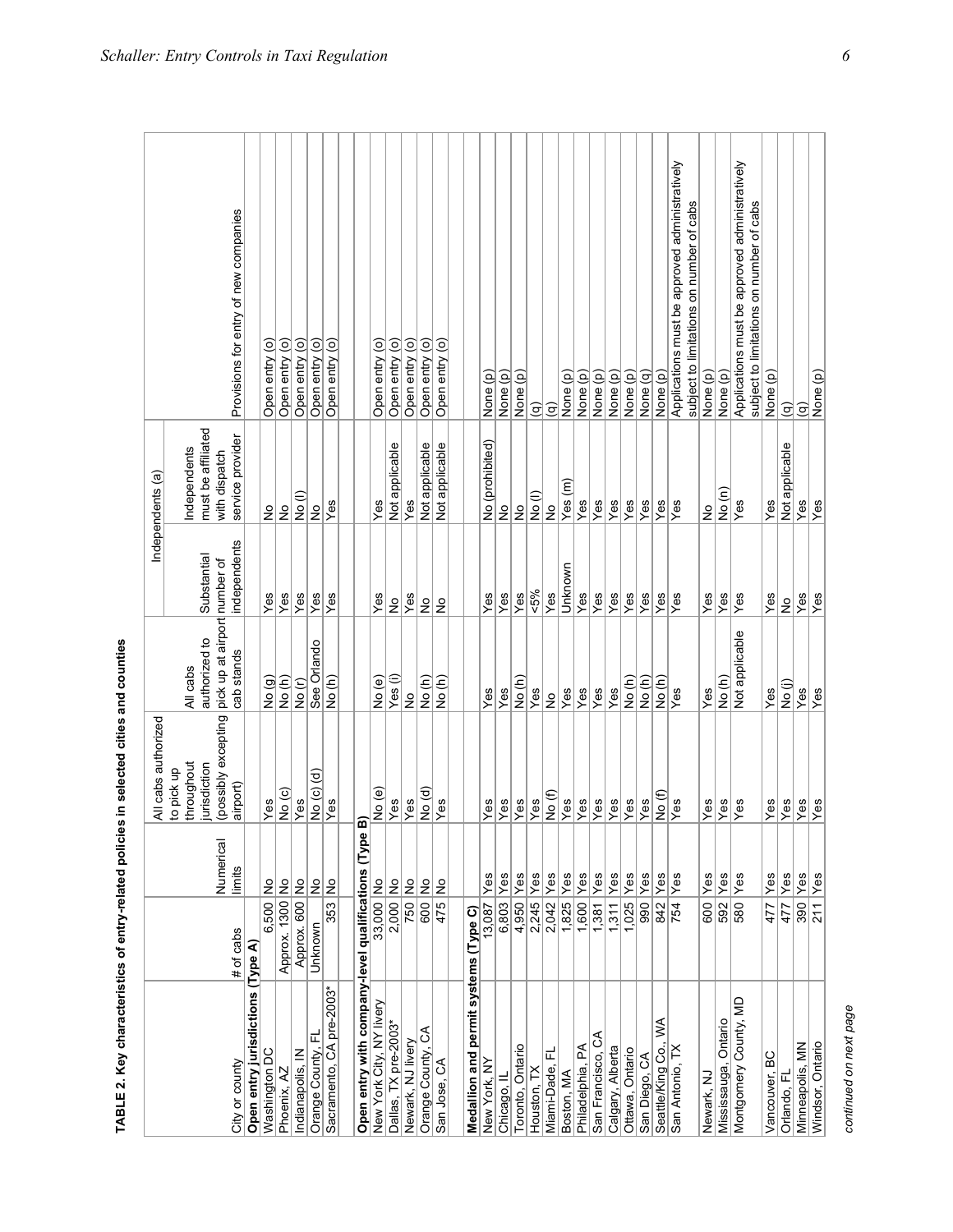| ֖֖֖֖ׅ֖֧֪ׅ֪֪֪ׅ֖֚֚֚֚֚֚֚֚֚֚֚֚֚֚֚֚֚֚֚֚֚֚֚֚֚֚֚֚֚֚֚֬֡֡֡֓֞֝֓֞֝֬֓֞ |
|------------------------------------------------------------|
| l                                                          |
|                                                            |
|                                                            |
| ֕<br>l                                                     |

|                                            |           |            | All cabs authorized<br>to pick up |                |                      | Independents (a)                         |                                                                                            |
|--------------------------------------------|-----------|------------|-----------------------------------|----------------|----------------------|------------------------------------------|--------------------------------------------------------------------------------------------|
|                                            |           |            | throughout                        |                |                      |                                          |                                                                                            |
|                                            |           | Numerical  | jurisdiction                      | All cabs       | Substantial          | with radio service<br>must be affiliated |                                                                                            |
|                                            | # of cabs | limits     |                                   |                |                      | provider                                 | Provisions for entry of new companies                                                      |
| Franchise and certificate systems (Type D) |           |            |                                   |                |                      |                                          |                                                                                            |
| Los Angeles, CA                            | 2,303 Yes |            | No (f)                            | Yes (k)        | ş                    | Not applicable                           | New companies may apply in franchising process                                             |
| Clarke County (Las Vegas),<br>$\geq$       | 2,024 Yes |            | No (f)                            | (j)<br>Do      | ş                    | Not applicable                           | Applications must be approved by Taxicab Authority                                         |
| Atlanta, GA                                | 1,600 Yes |            | Yes                               | Yes            | ş                    | Not applicable                           | No (p)                                                                                     |
| St. Louis County, MO                       | 1,000 Yes |            | Yes                               | (F)<br>ON      | ş                    | Not applicable                           | Applications must be approved by Taxicab Comm.                                             |
| Denver, CO                                 | 912       | Yes        | Yes                               | Yes            | $\frac{1}{2}$        | Not applicable                           | Applications must be approved by state Public<br>Utilities Commission.                     |
| Arlington County, VA                       | 655 Yes   |            | Yes                               | Q) oN          | ş                    | Not applicable                           | Applications must be approved by County Board                                              |
| Alexandria, VA                             |           | 645 Yes    | Yes                               | No (g)         | ş                    | Not applicable                           | Applications must be approved by city manager                                              |
| Kansas City, MO                            | $605$ Yes |            | Yes                               | <b>Ves</b>     | lş                   | Not applicable                           | Applications must be approved administratively,<br>subject to limit of 600 cabs            |
| Austin, TX                                 | 598 Yes   |            | Yes                               | Yes            | ş                    | Not applicable                           | Applications must be approved by City Council                                              |
| Hillsborough Co. (Tampa),<br>ᇛ             | 566       | Yes        | Yes                               |                | $\epsilon$           | Not applicable                           | Applications must be approved administratively<br>subject to limitations on number of cabs |
| Fairfax County, VA                         |           | 525 Yes    | Yes                               | ος)<br>Θ       | $\frac{1}{2}$        | Not applicable                           | Applications must be approved by County Board                                              |
| Pittsburgh, PA                             |           | 325 No (b) | Yes                               | Yes            | $\frac{1}{2}$        | Not applicable                           | Applications must be approved by state Public<br>Utilities Commission.                     |
| Fort Worth, TX                             |           | 255 Yes    | Yes                               | Yes (i)        | $\tilde{\mathsf{z}}$ | Not applicable                           | Applications must be approved by City Council                                              |
| Madison, WI                                |           | 151 No (b) | Yes                               | Yes            | $\frac{1}{2}$        | Not applicable                           | Applications must be approved by City Council                                              |
| Anaheim, CA                                |           | 230 Yes    | Yes                               | Not applicable | ş                    | Not applicable                           | New companies may apply in franchising process                                             |

\* Dallas and Sacramento allowed open entry prior to 2003, when the number of cabs was capped. In Dallas, each company was required to reduce its fleet by 10% \* Dallas and Sacramento allowed open entry prior to 2003, when the number of cabs was capped. In Dallas, each company was required to reduce its fleet by 10%. (a) Independents are defined as drivers holding vehicle permit separately from cab company. "Substantial" is defined as more than about 5%. (a) Independents are defined as drivers holding vehicle permit separately from cab company. "Substantial" is defined as more than about 5%.

(b) Authorized companies are not limited as to number of cabs operated.

(b) Authorized companies are not limited as to number of cabs operated.<br>(c) Trip generators such as hotels and convention center limit access through contracts or concessions. (c) Trip generators such as hotels and convention center limit access through contracts or concessions.

(d) City within jurisdiction limits access through franchise, certificate, medallion or permit system

(e) NYC livery cars not permitted to pick up street hails or at cab stands but may pick up by pre-arrangemen

(f) Some cabs are geographically restricted.

(d) City within jurisdiction limits access through franchise, certificate, medallion or permit system<br>(e) NYC livery cars not permitted to pick up street hails or at cab stands but may pick up by pre-arrangemen<br>(f) Some ca (g) Dulles airport cab stand access by concession. Reagan National airport cab stands are open to cabs in the DC area that meet certain requirements.

(h) Airport restricts access through franchise, concession or permit system.

(i) Provided cabs meet specified requirements. (i) Provided cabs meet specified requirements.

(j) City allows only a subset of cabs to pick up at airport taxi stands.<br>(k) Five-day rotation system<br>(l) Can have cell phone in lieu of radio dispatch (j) City allows only a subset of cabs to pick up at airport taxi stands.

(k) Five-day rotation system (l) Can have cell phone in lieu of radio dispatch

(m) Except for 64 cabs that are exempted from affiliation requirement<br>(n) Not required but virtually all are affiliated. (m) Except for 64 cabs that are exempted from affiliation requirement

(n) Not required but virtually all are affiliated.

(o) Subject to meeting licensing requirements. (o) Subject to meeting licensing requirements.

(p) New companies can be formed through purchase or affiliation of medallions or permits.

(p) New companies can be formed through purchase or affiliation of medallions or permits.<br>(q) New companies have been formed on occasion through issuance of new medallions or permits to companies making application.<br>(r) Li (q) New companies have been formed on occasion through issuance of new medallions or permits to companies making application.

(r) Limited to 178 cabs as of July 2006, the number with airport access at that time.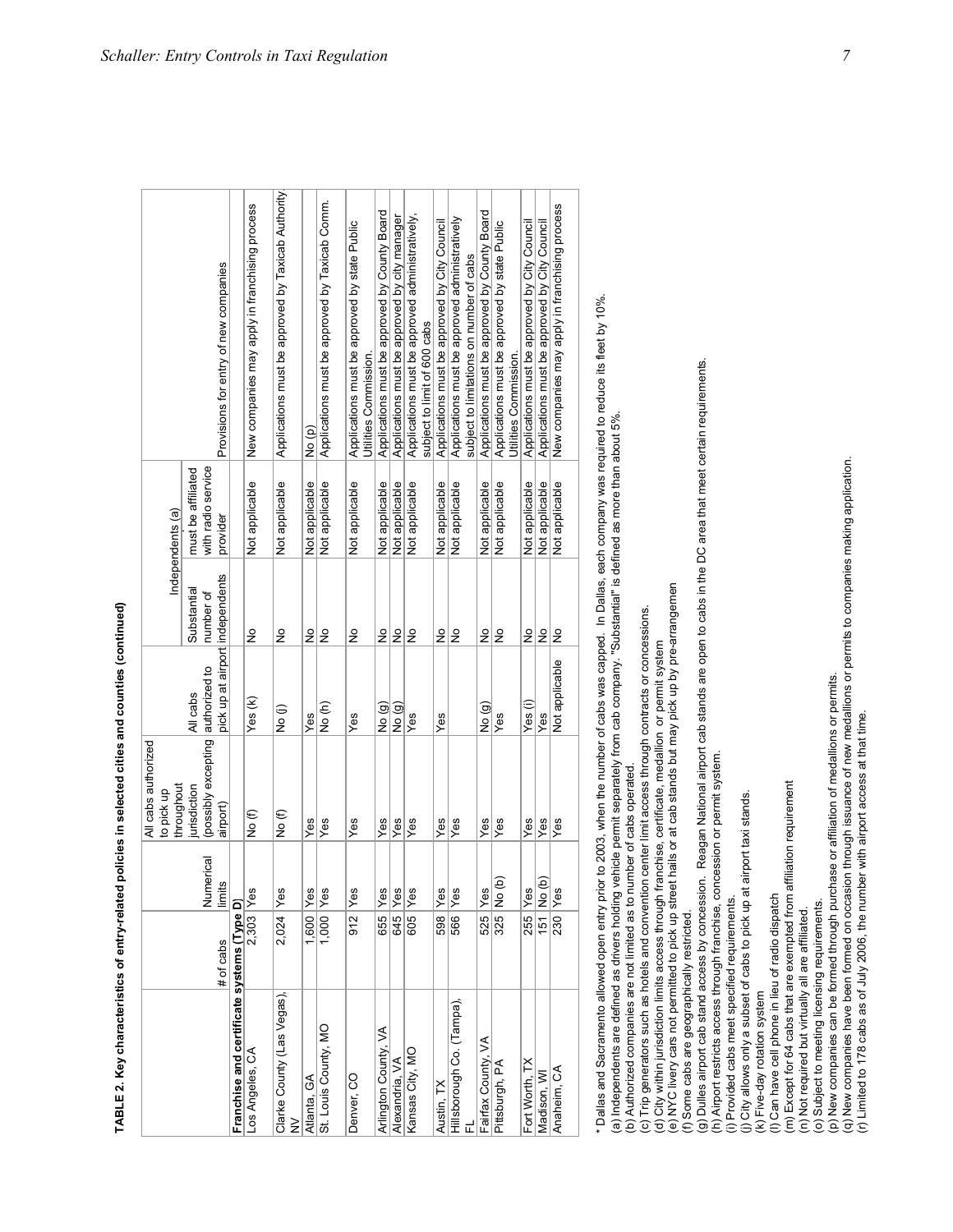throughout the jurisdiction. Other cities such as Dallas and Sacramento have also closed entry in recent years.

Contrary to free market expectations, oversupply at cab stands is not a transitory step toward a market equilibrium. The persistence of oversupply conditions is attributed to low entry costs, lack of information, low skill levels of drivers and lack of other employment opportunities which lead drivers to be "willing to accept subsistence level earnings in order to be self-employed." (Teal and Berglund 1987 p. 53) At airport cab stands, drivers "who often speak poor English and have little experience with radio dispatch work, find it easier to wait in line at the airport for a fare than to work the radio dispatch business in town." (La Crois et. al. 1992) Officials in Dallas and Indianapolis have offered similar explanations for the oversupply of drivers at airports in those cities.

Consistent with the experience of cities that deregulated and re-regulated, four open entry localities report unsatisfactory experiences. Indianapolis has experienced an oversupply of cabs at the airport, with drivers waiting three to four hours for their next passenger. State of Arizona officials report that cabs lack proper liability insurance and fail to obtain vehicle and meter inspections, and report the presence of many unlicensed and uninsured cabs in the Phoenix and Tucson areas. In Orange County, Fla., cabs fail to meet acceptable service and vehicle standards. These jurisdictions experience a high turnover of drivers and vehicles and lack of accountability for service problems.

Washington D.C. is the one city in North America with open entry in a dense downtown cab stand and street hail market. As a result of open entry, cabs are readily available in downtown Washington and in the Capitol area. However, concerns about service quality have led city officials to consider changing the system to a closed entry medallion system or some other type of system that would effectively limit entry. No actions have been taken, however, and Washington remains the only large open entry city with dense cab stand and street hail activity.

Oversupply appears to occur only in areas with active cab stand and street hail markets. PriceWaterhouse (1993, p. 19) notes that four smaller cities (Spokane, Wash.; Tacoma, Wash., Berkeley, Calif. and Springfield, Ill.) retained "fullyderegulated system[s.]"

#### *6.2 Open entry in the dispatch market*

While open entry has affected walk-up markets in similar ways across different cities, the effects on dispatch service depend on whether open entry is applied across-the-board or is limited to the dispatch portion of the market.

Open entry shows negative effects on dispatch service where it has been applied in both dispatch and walk-up markets. This was the case in most of the cities that deregulated approximately a quarter century ago. Cities such as San Diego and Seattle experienced a decline in the quality of dispatch service as new entrants focused on airport and downtown taxi stands. (Teal and Berglund 1987) Under open entry in Atlanta, Ga., service to minority neighborhoods decreased despite a doubling in the number of cabs; most new entrants focused on the airport. (Frankena and Pautler 1984) Prior to the city's closing entry in 2003, the main dispatch company in Sacramento reported an average response time of 30 minutes. (Nelson/Nygaard 2004)

Because of the long waits experienced by drivers at cab stands, open entry weakened the financial viability of cab companies and drivers who provide dispatch service. Prior to deregulation, these drivers worked a combination of dispatch and cab stand trips. Under open entry, these drivers avoided the long lines at cab stands and focused more exclusively on dispatch trips, losing 10 to 25 percent of their customer base in the process (Teal and Berglund 1987 p 54). These drivers had difficulty making up for the loss of cab stand trips with additional dispatch trips. In San Diego, "the real earnings of drivers in the largest company in the city have fallen 30 percent since deregulation" (Teal and Berglund 1987 p 46).

Washington D.C. follows a pattern similar to the experience in cities that deregulated. The District has only three major dispatch companies despite having one of the largest taxi industries in the country. There are chronic complaints about dispatch response times, particularly in minority neighborhoods. (Lyons 1983; Georges 1993; Pearlstein 2004) Dispatch companies have difficulty attracting drivers to work dispatch trips due to their easy access to cab stand and street hail business. Fear of crime in some neighborhoods also discourages drivers from switching from hail and stand trips to dispatch trips.

Jurisdictions that controlled access to walk-up but not dispatch markets show more positive results. Through franchise or permit systems, San Jose and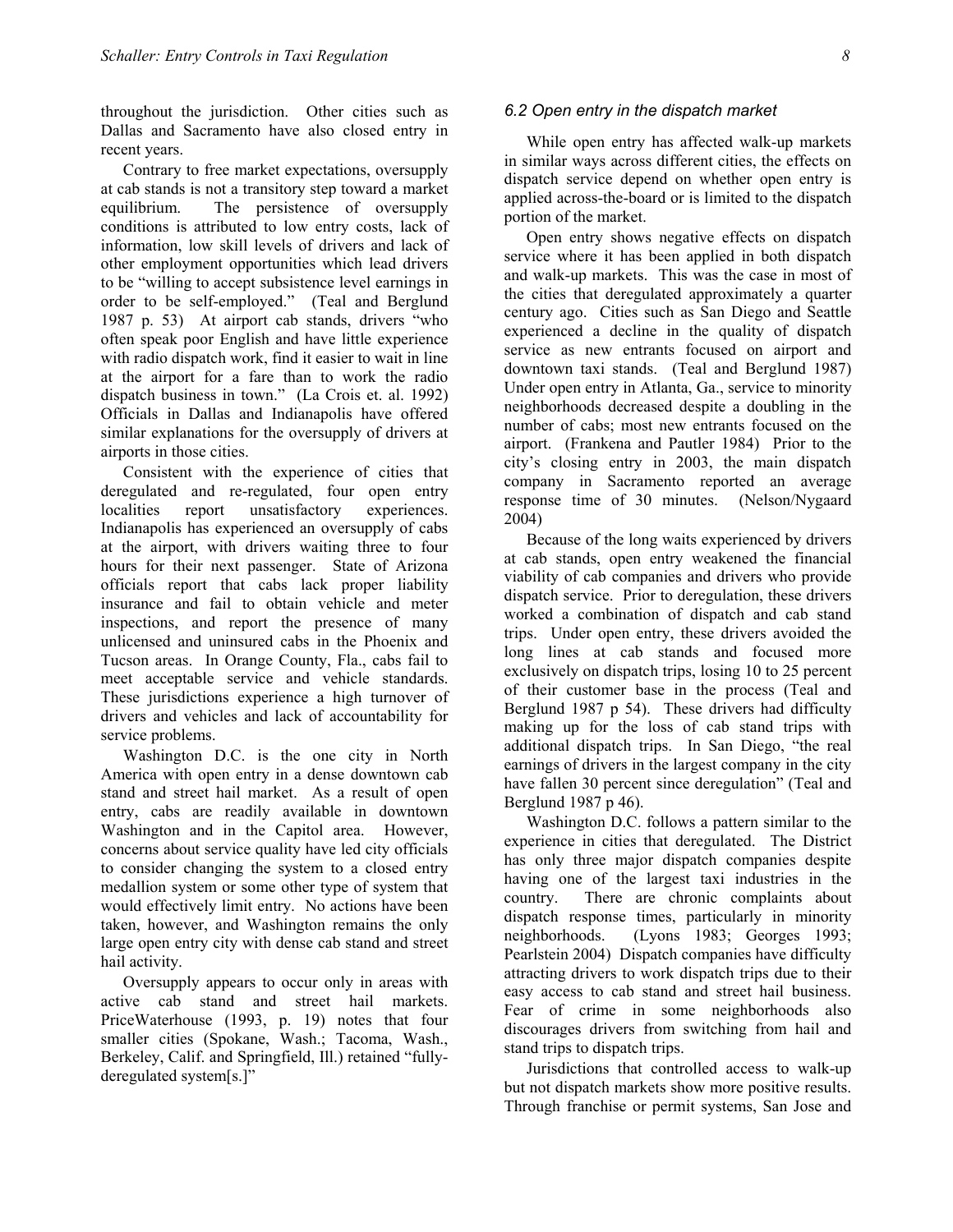Orange County, Calif. limit access to airports cab stands. Access to cab stands at major convention hotels in Anaheim (which is part of Orange County) is limited by that city's franchise system. Open entry thus applies to areas that have relatively few walk-up trips and are served primarily through telephone orders. Neither jurisdiction has experienced a proliferation of drivers and both have cab companies that provide reliable dispatch service with relatively good dispatch response times. Many drivers have access to cab stand trips through company franchises or driver airport access permits. These drivers benefit from being able to combine dispatch trips with fares from cab stands without enduring excessively long waits in line.

 Notably, dispatch companies may thrive even though conditions in walk-up markets are such that drivers for dispatch-oriented companies rely solely on dispatch trips. Drivers for three dispatch-oriented companies in Dallas, for example, rarely pick up at the Dallas-Fort Worth airport cab stands due to long wait times in the taxi hold, the product of years of open entry. Three cab companies have built and sustained healthy dispatch operations by focusing on dispatch trips mixed with hotel cab stands. In a similar vein, livery industries in New York City and Newark, N.J., provide good quality dispatch service despite being barred by law from serving walk-up trips, which are reserved for medallion cabs. Liveries operate essentially as cab companies in the dispatch market, and are regulated in both cities under a system of open entry with company-level standards, as were Dallas cab companies until 2003.

Proponents of deregulation hoped that open entry would lead to creation of new cab companies that provided better service and offered innovative services. Entry of new fleets in deregulated cities was uncommon, however. Only one new company with more than 25 taxis entered the industry in Seattle, San Diego and Kansas City (Teal and Berglund 1987). In Oakland, Calif., the two new fleets that formed took the place of one large fleet that had closed. (Frankena and Pautler 1984) Two new fleets were established in Phoenix after deregulation. (Teal and Berglund 1987)

The low rate of new company formation in deregulated cities has been explained by the high barriers to entry for cab companies that offer meaningful dispatch services. Entry for such companies requires accumulation of considerable capital that may be difficult to attract to an industry with "marginal financial status." (Teal and Berglund 1987, p. 52) New dispatch companies must advertise heavily to attract customers. They must

quickly build the size of their fleets in order to achieve the economies of scope necessary to provide competitive response times for telephone requests for service. Another factor was that demand in the telephone dispatch market was either stable or declining in the cities that deregulated (Teal and Berglund 1987), so new entrants would have had to dethrone existing companies with large fleets and well-established name recognition. This proved difficult if not impossible.

Ironically, in cities such as San Diego that deregulated and later re-regulated, new radio services were created after entry limits were reestablished. The proliferation of driver-operators during deregulation created favorable conditions as new dispatch companies or driver associations could be formed out of aggregations of individually held taxi permits.

The picture for new-company formation is considerably brighter in jurisdictions that established company-level entry qualifications. New dispatch companies have been established in Orange County, Calif., San Jose, Dallas (under open entry) and the New York City livery industry. In some cases, these start-ups have grown to be among the largest cab operators in their area. Growth in population, employment and visitation in these areas has undoubtedly contributed to the success of new companies.

The impact of economic conditions is illustrated by the experience of New York City's black car industry, a variant of livery that serves Manhattan corporate accounts. The black car industry was known for high quality service through a period of growth for both corporate clients and black car firms in the 1980s. New companies were established and incumbent companies added vehicles. But the industry experienced oversupply that led to deteriorating quality when corporate clients reduced trip volumes during economic downturns in the early 1990s and again in the early 2000s. In each case, renewed economic growth helped move the industry back toward a balance between supply and demand though only after several economically painful years.

#### *6.3 Entry restrictions in the cab stand market*

With most cities that deregulated approximately two decades ago later adopting entry restrictions, nearly every city or county in the United States and Canada with a significant volume of cab stand or street hail trips restricts entry to these markets. Entry restrictions have not, however, impeded the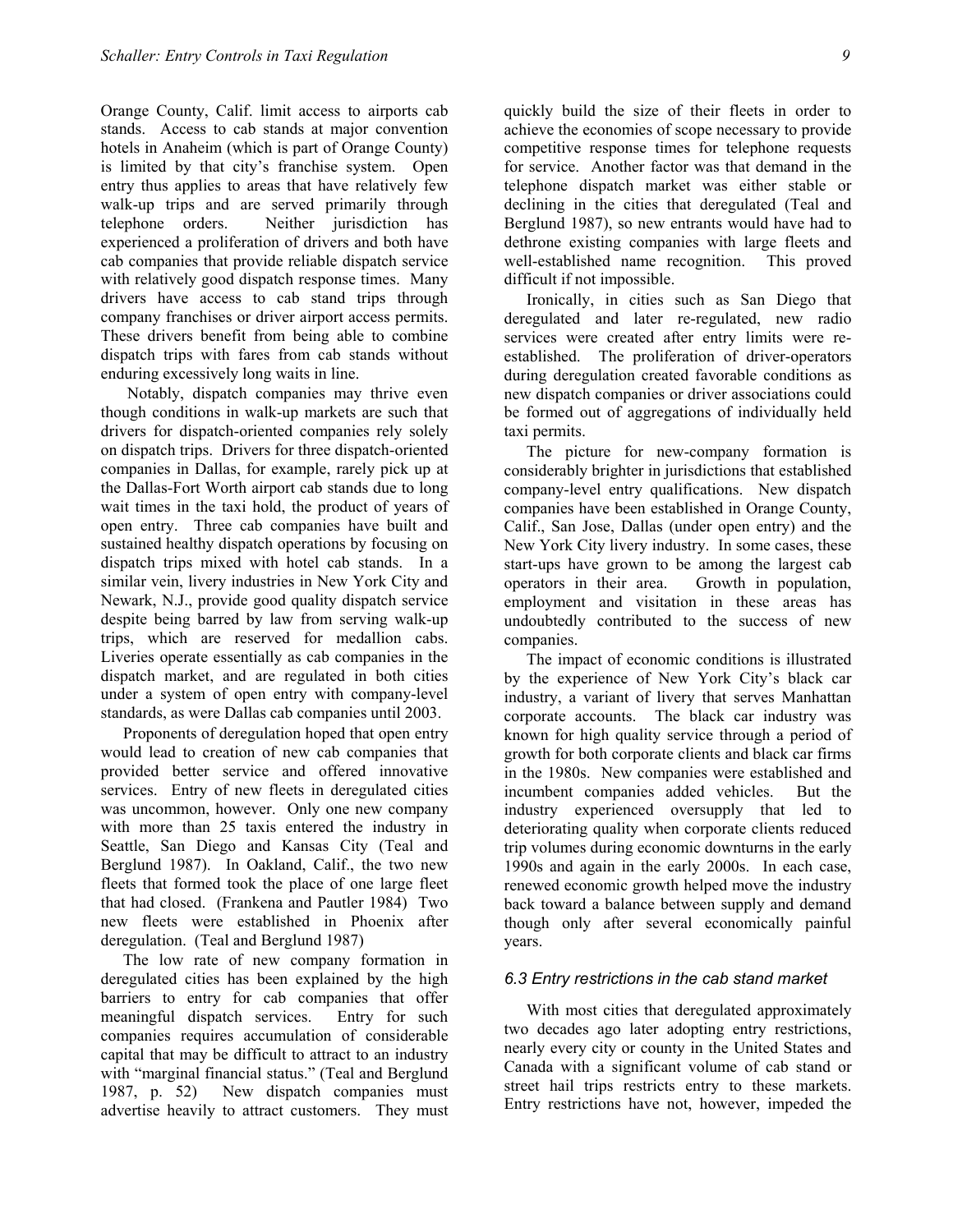availability of service in walk-up markets. Indeed, the restrictions have in some cases improved service quality.

In large cities with dense business, commercial and entertainment areas, cabs are generally plentiful either by street hail or at cab stands with the possible exception of peak times and poor weather. A hallmark of cities such as New York, San Francisco, Chicago and Las Vegas, Nev., is the ease of obtaining cab service in downtown office and entertainment districts as well as at airports and other transportation hubs. Stand and hail trips account for over 70 percent of all taxi trips in these and other large cities.

Despite entry limits and growing trip volumes, large, dense cities have maintained ready availability in the walk-up market. When demand increases, drivers increasingly concentrate in these dense areas. Cabs thus remain readily available for stand and hail trips even if service availability suffers in the dispatch market, as discussed below.

High trip densities combined with entry restrictions provide a foundation for achieving high quality stand and hail service. High trip densities generate relatively high fare revenues for each cab which in turn make feasible strict vehicle age limits, higher levels of auto insurance coverage, extensive driver training regimens and other requirements for a high quality of service. Service also benefits because, with less waiting or cruising between trips, drivers have less reason to refuse short trips. Regulators can also leverage large medallion values to ensure a high level of accountability by cab owners and drivers.

As demand for walk-up service increased in recent years, numerous medallion cities have issued additional medallions, plates or vehicle permits. Since the mid 1980s, the number of licensed cabs has increased by over 40 percent in Chicago, San Francisco and Toronto; about one-third in Miami, Fla.; 20 percent in Boston, and 10 to 15 percent in New York City and Philadelphia, Pa. Drivers of the additional cabs joined existing drivers in primarily focusing on walk-up trips. Strong political pressures overcame industry resistance to expanding the industry, in some cases spurred by cities' interest in generating revenue from auctions of new medallion licenses.

In less dense locales such as San Diego, Montgomery County, and Fort Worth, Tex., 20 percent to 30 percent of cab trips originate at cab stands. The stands are in commercial areas, at hotels and near transportation hubs such as rail and bus stations. In these locales, most drivers concentrate on serving dispatch trips while a smaller number of drivers focus on cab stands. Dispatch-oriented drivers often mix cab stand and dispatch work as trip volumes fluctuate in the course of the day.

Airport cab stands may experience oversupply despite the application of numerical limits. Oversupply has occurred primarily in cities with somewhat less-dense downtown stand and hail markets. Drivers who prefer walk-up trips over dispatch trips due to inexperience, lack of geographic knowledge or rudimentary English language skills flock to airport cab stands despite long waits in the taxi queues. Airports in San Diego, Seattle, Los Angeles, Calif., Ottawa, Ont., Mississauga, Ont., St. Louis, Mo., and Orlando, Fla., restrict the number of cabs allowed access to airport cab stands to prevent oversupply.

#### *6.4 Entry restrictions in the dispatch market*

One of the central criticisms of entry controls is their potential to lead to shortfalls in dispatch service availability. Dispatch customers who encounter difficulty obtaining cab service are more likely to be city residents taking short trips for medical, work and social purposes. Entry restrictions may thus harm groups that rely on dispatch and are often among the city's most vulnerable residents.

This problem occurs most often in large cities with dense walk-up markets and long-standing caps on the number of taxicabs. Deficiencies in dispatch service occur as drivers cluster in the more lucrative downtown and airport markets rather than wait for dispatch calls in outlying neighborhoods. The financial incentive for concentrating in the core is strengthened by drivers' desire to avoid the risk of "dead-heading" to pick up a passenger who may not be waiting when the driver arrives or who may yield a small fare from a "grocery run" trip.

Deterioration in dispatch service was abetted in some cities by a failure to issue new medallions or permits as demand for service increased. In the face of strong industry opposition, major medallion cities such as New York, Boston and Chicago did not issue new medallions between the Great Depression and the 1980s, even when demand for cab service increased with the growth of employment, population and leisure activity in city centers. As progressively more cabs focused on the city center, fewer served residential and other outlying locations.

Lack of cab availability in the dispatch market, and at times at cab stands in outlying areas, has been a major issue in medallion cities. The inadequacy of dispatch service in San Francisco was documented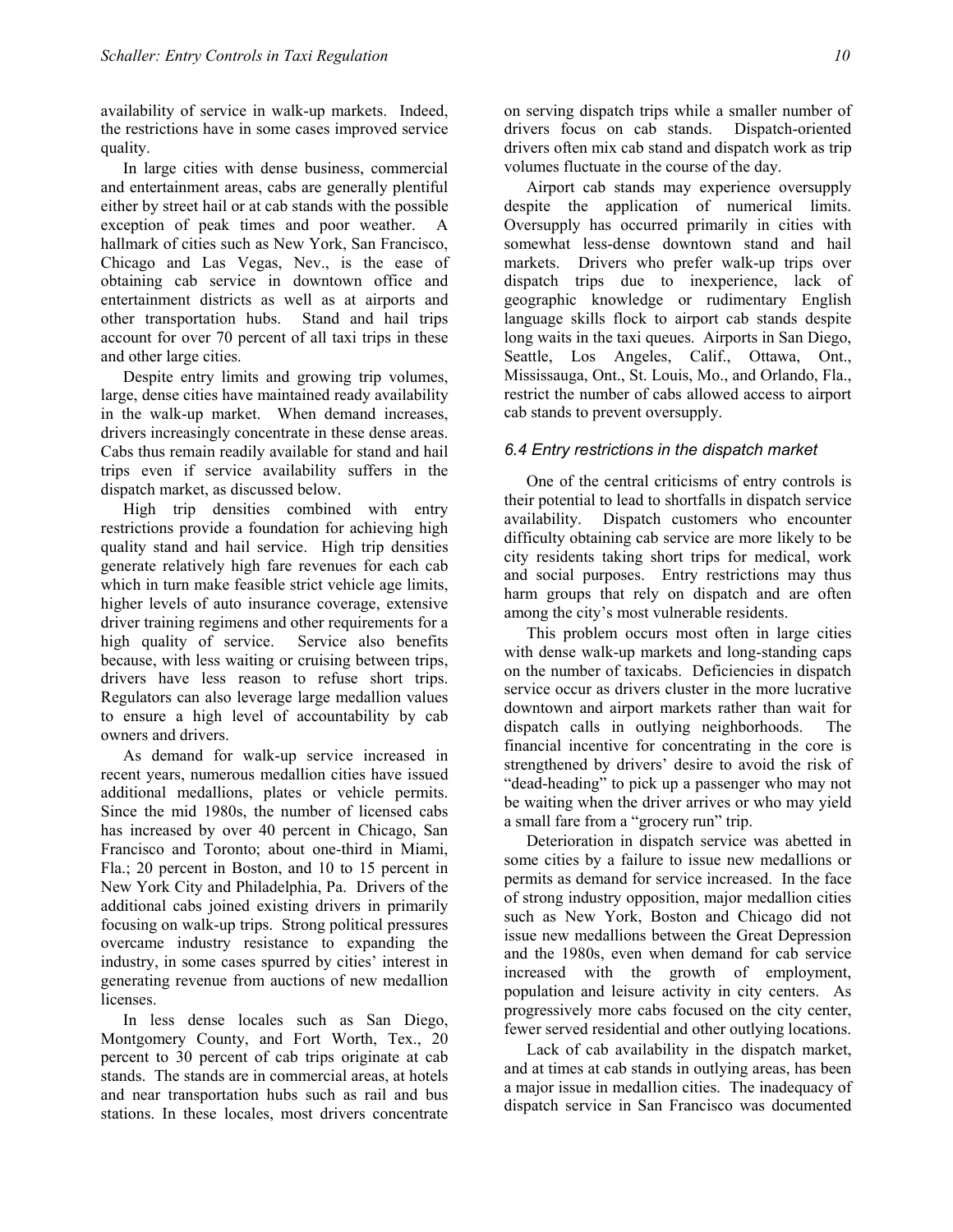in a study that found that only 53 percent of test calls resulted in a cab appearing within 15 minutes, even excluding a substantial number of cases in which callers were not able to connect with a call-taker or were told that no cab was available. (Q2 Research Group 2006)

A few medallion cities appear to have a satisfactory balance of service levels in cab stand and dispatch markets. An active downtown stand and hail market in Toronto has not appeared to undercut dispatch companies' ability to attract and retain drivers to service their calls. A strong tradition of neighborhood-based dispatch service "brokers" who control the leasing of large blocks of medallions has supported good neighborhood service in Toronto.

Cities with less-dense cab stand and street hail markets have fared better in meeting the need for good dispatch service. Computerized dispatch data show that 78 percent to 87 percent of dispatch customers were picked up within 20 minutes in Dallas, San Jose and San Diego. In Alexandria, Va., 84 percent were picked up within 15 minutes of phoning to request a trip.

In these predominantly dispatch markets, cab companies have strong incentive to develop efficient dispatch operations in order to attract drivers, who choose companies at least in part based on their volume of calls, and to attract customers with quick pickups. The companies are often in franchise or certificate regulatory systems that provide financial and operational stability for investment in staff and equipment for large, technologically sophisticated and effective dispatch operations.

Vibrant demand for dispatch and the companycentric structure of franchise and certificate systems do not, however, prevent drivers from clustering at high-volume cab stands. Although companies control all vehicle authorizations (in contrast to the numerous independents in many medallion and permit systems), companies may not be able to ensure a geographic balance in service. Geographic restrictions are thus used to assure service to outlying areas in Los Angeles, Las Vegas and other cities.

Cities with predominately dispatch trips have increased the number of cabs as demand grows, preventing deterioration in dispatch service seen in cities with dense walk-up markets. Since the mid 1980s, regulators have approved increases in the number of licensed cabs of over 40 percent in Montgomery County, Fairfax County, Va., and San Antonio, Tex.; about one-third in Mississauga; and 10 to 15 percent in San Diego and Vancouver. Cab

companies are likely to support industry expansion provided that they receive the newly issued taxi permits and provided that the companies believe that additional cabs are needed. Companies benefit by adding cabs to their fleets and by being able to maintain satisfactory response times for customer pickup.

Another approach is seen in Pittsburgh, Pa., and Madison, Wis., certificate and franchise systems that allow authorized companies to add (or subtract) cabs from their fleets without regulatory approval. The approach removes the need for regulators to determine the number of cabs needed by each company.

Whether to add new vehicles is often interwoven with the issue of authorizing additional cab companies. Incumbent companies may oppose both the applications of prospective entrants and any increase in industry size. Ultimately the decision rests with a city council, public utilities commission or taxicab authority, which must weigh the applicant's case against arguments made by incumbent companies, drivers and possibly other interested parties.

Approval processes for new companies form a substantial barrier to entry. It may be difficult for new applicants to convincingly demonstrate the need for additional vehicles or that they will improve the quality of taxi service in the community. Through both formal intervention and political muscle, incumbent companies may successfully argue that entry of additional competitors will dilute their trip volumes and undermine their ability to provide good service. Nevertheless, new companies have gained franchises in Los Angeles and Anaheim and been granted newly issued permits or operating certificates in Miami, Las Vegas, Pittsburgh, Orlando, Fort Worth, Denver, Colo., Houston, Tex., Austin, Tex., and Minneapolis, Minn.

It should be noted that formation of new companies does not necessarily lead to improved dispatch service. While some new companies have provided effective dispatch service for their communities, in other cases drivers have focused on airport and cab stand trips, with little if any new dispatch service provided.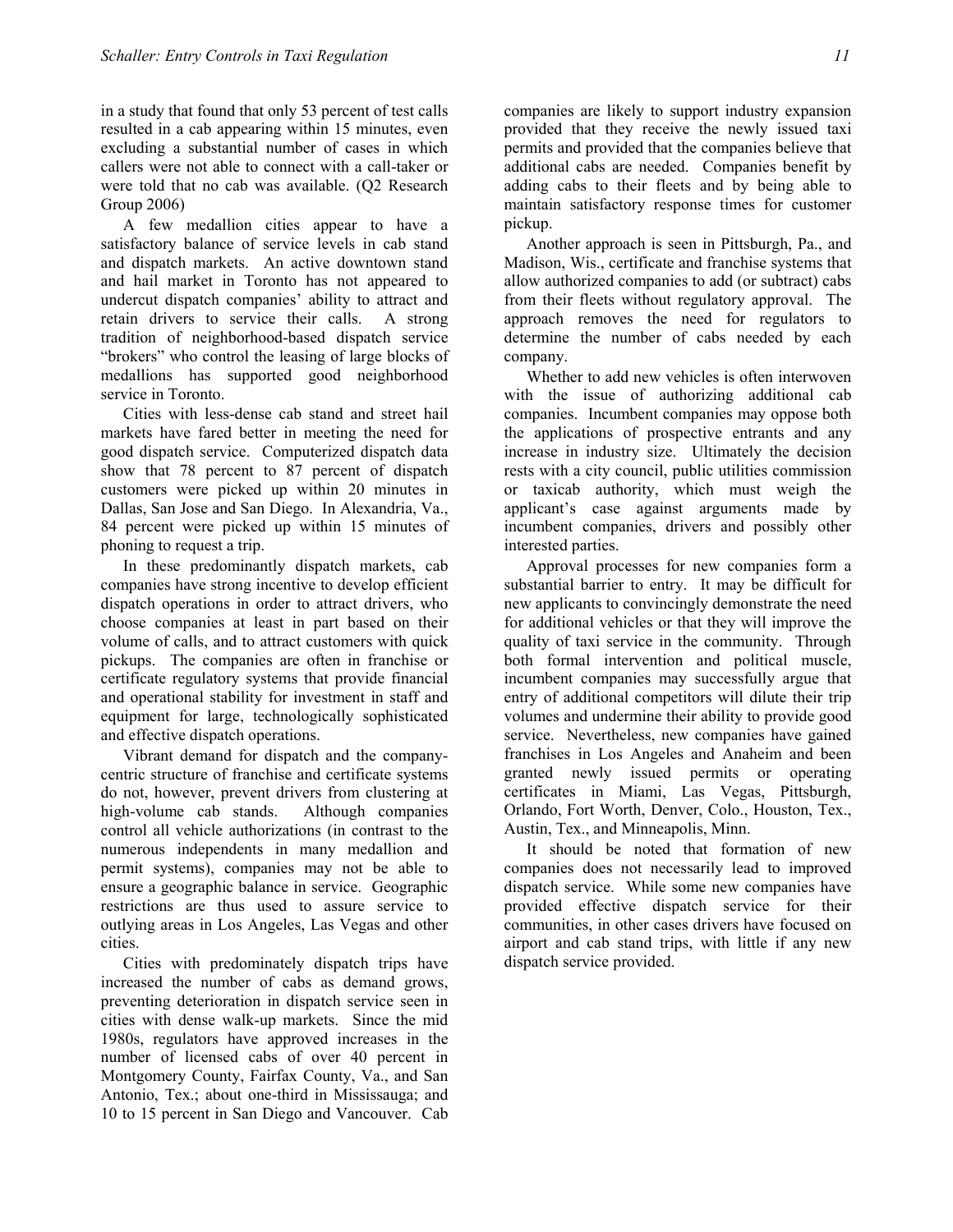# **7. Entry policy: major issues and policy responses**

From the range of experiences with different entry policies in the United States and Canada, several common threads stand out relating to the impacts of entry policies and the interactions among entry control, entry qualifications and customer markets.

## *7.1. Oversupply of cab stand and street hail markets under open entry*

One of the clearest effects of entry policy is seen in cities with large cab stand and street hail markets. In these cities, open entry has consistently led to an oversupply of cabs and deterioration in service quality. Proliferation of cabs creates a dysfunctional taxi system that spreads fare revenues too thinly across the industry to support quality drivers, vehicles and dispatch systems and creates incentives for drivers to shun less profitable trips. Because of these problems, with the notable exception of Washington D.C., no major North American city has retained a blanket open entry policy, although many smaller cities that lack active cab stand and street hail markets continue with open entry policies.

A potential alternative to entry control is to apply stringent requirements on cab companies with the hope that cab companies can effectively control the number of cabs serving walk-up markets as they often do for dispatch trips. Even with company standards, however, the presence of large open entry cab stand markets leads to oversupply of cabs, as occurred at airports in Dallas and San Jose. In an open entry system, companies have the incentive to put as many cabs on the street as there are drivers willing to pay lease fees and thus fail to act as a gateway control to entry.

# *7.2 Geographic imbalances in service in cities with dense cab stand/street hail markets, regardless of entry policy*

Because of these problems with open entry, the number of cabs must be controlled through regulation in cities that have substantial cab stand and street hail trip volumes. Regulatory controls on entry, however, have often resulted in the opposite problem: a lack of cab availability, particularly in outlying areas.

Geographic imbalances in service tend to arise whenever higher trip densities prompt drivers to cluster in downtown business and commercial

districts and airports in preference over outlying areas. Geographic imbalances were seen in cities that deregulated as well as cities that control entry. Geographic imbalances also arise in different types of closed systems – both in medallion cities with large numbers of independent drivers and historically company-centric systems such as in Los Angeles and Las Vegas. Thus, market characteristics rather than regulatory policies underlie the problem of geographic imbalances.

# *7.3 Entry policies to address geographic imbalances*

A central challenge of taxicab regulatory policy is to apply entry controls to walk-up markets without producing the inverse problem of lack of service availability in outlying areas. One solution to this dilemma is to use a combination of entry policies. A case in point is two-tier systems in which separately licensed industries are authorized for cab stands and for dispatch. The medallion cab and livery industries in New York City and Newark, N.J., and the comparable system in London illustrate this approach. Medallion caps maintain control on the number of cabs serving walk-up trips, while companies providing dispatch trips are regulated under a system of open entry with company-level standards.

A second approach is to restrict the number of cabs granted access to nodes of cab stand activity such as airports, hotels and convention centers while allowing open entry elsewhere. The two Orange Counties (California and Forida), Phoenix, Tucson and San Jose illustrate this approach. Node-oriented entry controls are applied more readily where walkup trips are highly localized and access is more easily controlled, as at airports and convention hotels. This approach has shown better results when combined with company-level qualifications. Licensing of individual drivers, as in Orange County, Fla., Phoenix and Tucson, has led to a proliferation of cabs that has degraded service quality and made enforcement of safety requirements difficult.

Both of these approaches give regulators a way to regulate the number of cabs in walk-up markets more strictly than is necessary in dispatch markets. Regulators can thus avoid oversupply at cab stands without artificially limiting service levels for dispatch trips. These approaches rely on cab companies' balancing the supply of service (i.e., number of cabs and shifts worked) with their dispatch call volumes. Companies have strong incentive to do so in order to attract and retain a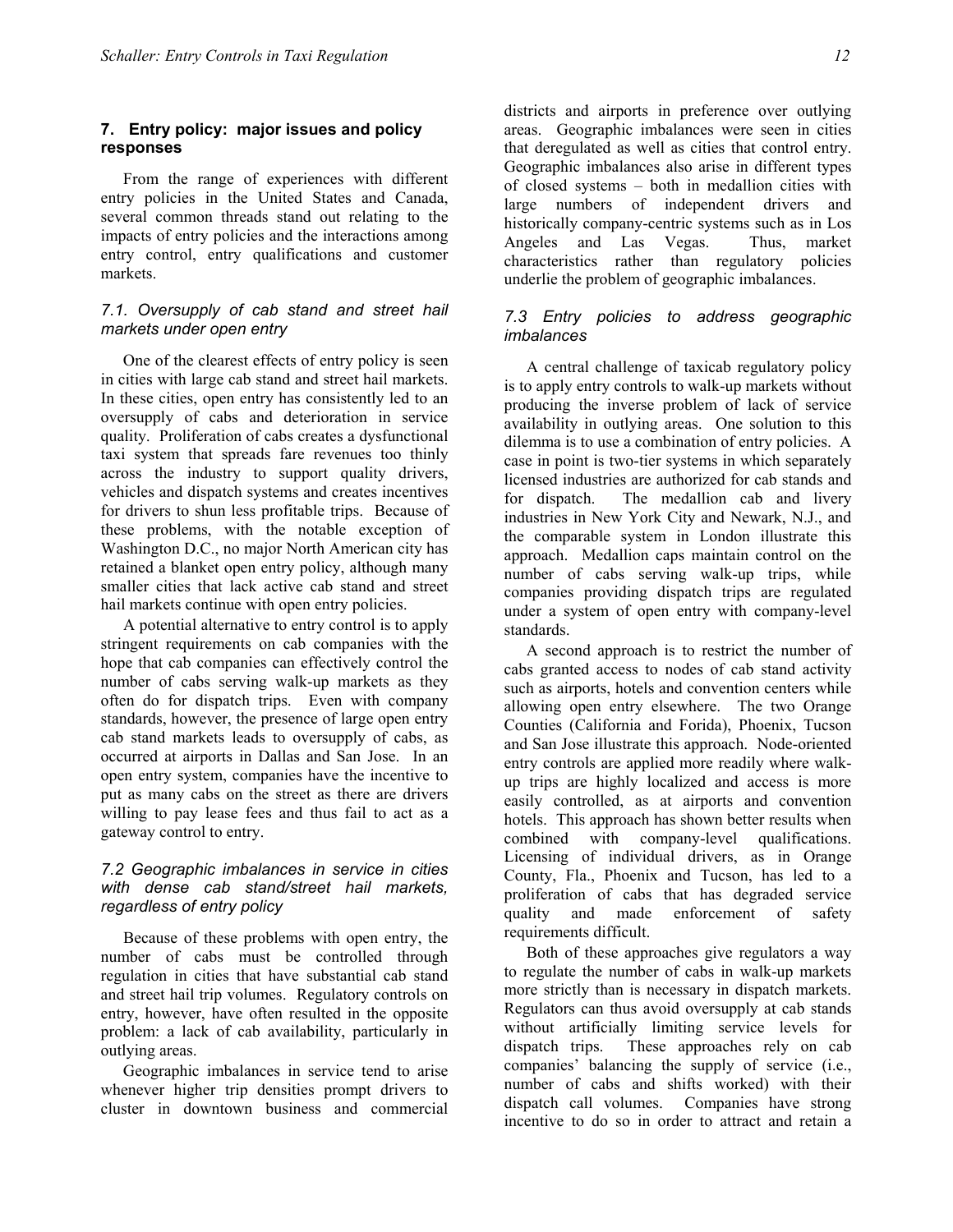qualified driver workforce that provides good service. Due to the barriers created by economies of scale and scope in the dispatch market, there is little chance of oversupply from a proliferation of companies.

Cities and counties that use a combination of entry policies are unusual – most large and mid-size cities employ closed entry systems throughout their jurisdiction. Regulators in closed entry locales have addressed geographic service imbalances by geographically restricting the operations of certain cabs. Examples are zone-specific franchises in Los Angeles and geographically restricted medallions in Las Vegas, Miami and Chicago. Geographic restrictions may create substantial enforcement challenges but may effectively channel service to outlying areas. Another approach to this issue are service requirements, such as the requirement for citywide service found in many cities and Chicago's directive that all cabs pick up at least one dispatch call per day in underserved areas.

#### *7.4 Fostering effective dispatch operations*

Another key regulatory challenge is to promote the development of cab companies that provide dispatch service over a wide geographic area. These are generally companies with computerized call centers and a sufficient number of cabs to provide prompt dispatch service throughout the community, from business and commercial districts to lowdensity residential areas.

Entry policy can help to foster dispatch operations in three ways. First, entry controls that prevent oversupply at cab stands provide drivers with the opportunity to supplement dispatch trips with cab stand trips. Particularly in markets with relatively low levels of dispatch demand, the opportunity to serve both types of trips can be critical to the financial viability of providing dispatch service.

Second, entry qualifications can help create a level playing field among different cab operators. Requirements for minimum fleet sizes, dispatch service levels, technology requirements and so forth, if enforced, prevent companies that have not made investments in dispatch systems from undercutting others with lower driver lease fees.

A third step is for entry policies to allow cab companies to adjust fleet sizes as trip volumes increase or decrease. This can be accomplished through periodic regulatory reviews of industry size, or by allowing authorized companies to add (or subtract) cabs from their fleets without regulatory approval.

These policies increase the likelihood of developing companies that provide citywide dispatch service. The biggest catalyst to the development of such companies is not regulation, however, but the centrality of dispatch trips in the overall taxicab market. Cities with few walk-up trips but substantial dispatch trip volumes tend to have strong dispatch companies since companies and drivers depend on attracting telephone orders. Conversely, weak dispatch operations are most often found in locales weighted toward walk-up trips. In these cities, use of a combination of entry policies, geographic restrictions or strictly enforced service requirements are likely to be needed.

#### *7.5 Competition and entry of new companies*

An issue closely related to the quality of dispatch is the level of competition in the industry. Noncompetitive situations arise in several circumstances. In small markets, the volume of telephone orders may not readily support two or more dispatch companies. In small and midsize markets, economies of scope may produce a dominant dispatch operation. Open entry may lead to oversupply for walk-up trips and thus weaken the financial viability of dispatch companies and drivers, particularly in small and midsize markets. Finally, in markets of all sizes, entry controls may impair competition by barring entry of new companies.

Entry policy can facilitate competition in the industry by limiting access to cab stand and street hail trips (and thus improve the financial status of the industry) while providing clear avenues for entry and growth of cab companies with dispatch operations. A variety of policies are available toward this end. Open entry systems with strict entry qualifications provide entry to any operator able to meet the requirements. Certificate and franchise systems can also allow entry to companies meeting regulatory requirements after a review process. In a medallion system, cab companies can acquire medallion licenses through purchase or lease or affiliation arrangements to serve a dispatch operation.

New dispatch companies are most likely to be established in areas experiencing growth in urban population, employment, and convention and leisure activity since new companies can attract a share of a growing market. New entrants have overcome the barrier of economies of scope by focusing (at least initially) on a restricted geographic area. Marketing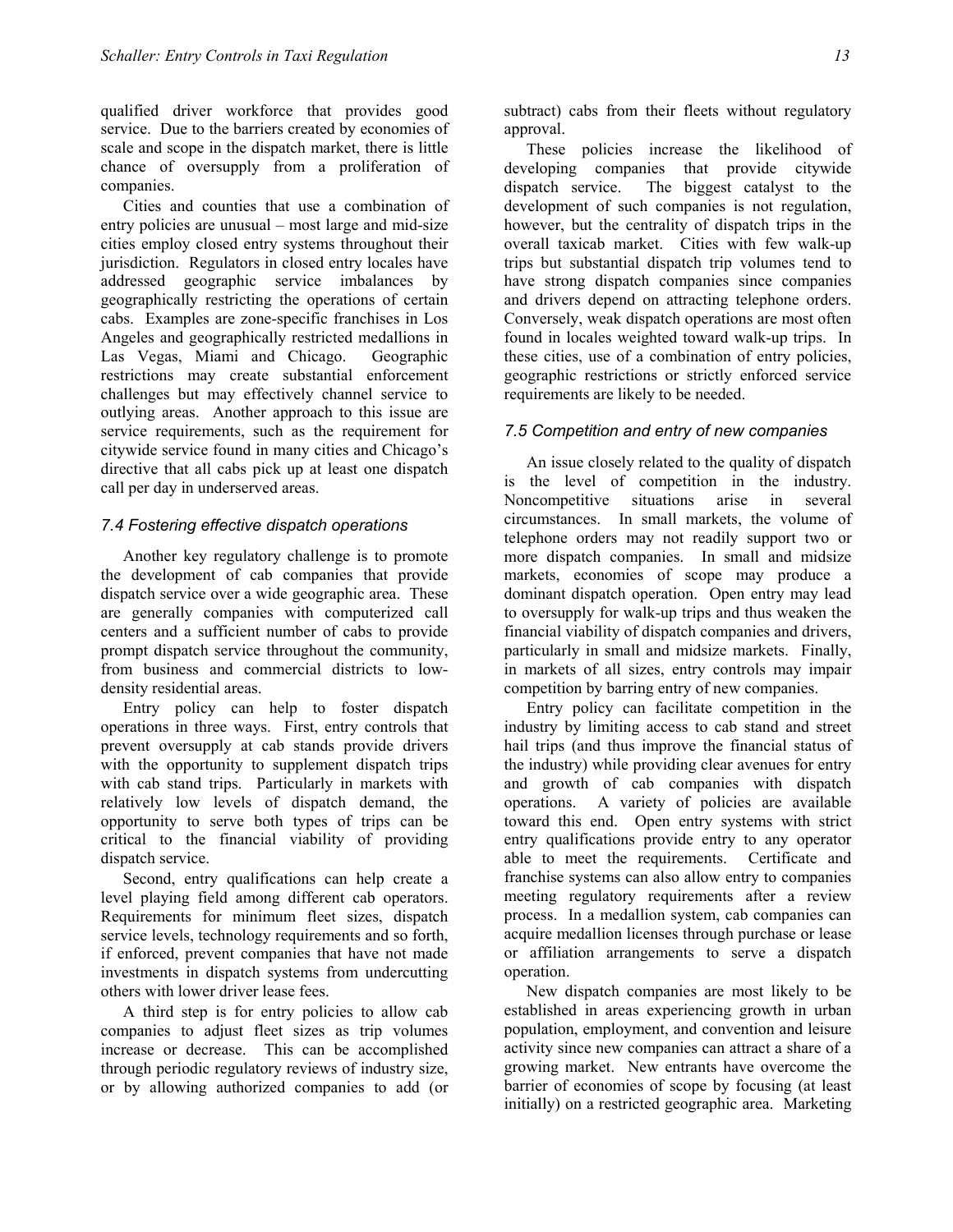to repeat customers, both private individuals and business accounts, can help overcome possible information imperfections in the dispatch market.

## *7.6 The importance of local factors in designing entry policies*

While this discussion has emphasized commonalities between cities, the kaleidoscopic diversity of entry policies, entry qualifications and other elements of taxicab regulatory systems is equally notable. Even cities that are quite similar in terms of customer markets, industry characteristics and geography often show wide differences in entryrelated policies.

The diversity of policies stems in part from different values and priorities expressed in the policy making process. For example, some cities are more likely to choose a set of policies that require substantial administrative and enforcement effort for effective regulation. Other cities are more likely to choose market-based and incentive-based mechanisms. Some cities show a preference for overseeing changes in the taxi industry such as adding companies or changing the number of cabs through the political process. Other cities prefer to keep those decisions out of the hands of elected officials.

Differences may also arise from different reactions to the risks involved in policy choices. In some cases officials shy away from the risk of failing to adjust industry size as the market changes or the risk of dampening competition by being inhospitable to new entrants. Others may shy away from the risk of creating an unstable economic environment for cab companies and drivers.

Industry capability also affects the development of regulatory policy. Less regulatory oversight and control is needed if the industry has a strong tradition of dispatch service, cab companies have capable management and drivers and companies have a healthy and productive relationship. Industries with weak management, poor driver/company relationships and a poor history of serving dispatch markets require a greater regulatory role.

Differences between cities mean that entry policies need to be adapted to each city's unique characteristics and needs. The diversity of regulatory systems reflects the simple fact that in this area of transportation policy, one size does not fit all.

#### *7.7 Overall patterns and practices*

While recognizing the diversity among U.S. and Canadian cities, entry policies tend to be similar in cities with similar market characteristics, as summarized in Figure 2. The peak of the triangle represents jurisdictions with a predominance of dispatch trips and few if any cab stand trips. These jurisdictions have generally migrated toward the use of company-level standards, reflecting the market's orientation toward dispatch trips. The number of cabs operated by each authorized company may or may not be regulated. If it is, and if the area is experiencing a growth of demand, the number of cabs is usually adjusted regularly to keep pace with increased demand.

The middle section of the triangle represents the majority of cities under consideration. These cities have varying mixes of dispatch and walk-up trips. A range of entry policies are evident, including twotiered systems, company-level entry qualifications combined with limits on access to cab stands, and closed entry with possibly service and geographic requirements and restrictions. The overall objective for this group of cities is to find the blend of entry policies and entry qualifications that best meets the diverse needs of dispatch and walk-up trips, taking into account market size, geography, industry characteristics and other relevant factors. Some cities have been more successful than others in arriving at an effective set of policies.

At the base of the triangle are jurisdictions with exclusively walk-up trips, either at cab stands or via street hail. The pure example is the airport cab stand. This part of the triangle is also relevant to the street hail segment of two-tier systems. At the base of the triangle the primary objectives are to limit the number of cabs to prevent oversupply and to adjust the number of cabs as trip volumes change. Licensing practices range from exclusive franchises to medallion systems.

## **8. Conclusion**

While discussions of entry controls are often framed in terms of open entry versus closed entry, a spectrum of entry policies are evident in the 43 cities and counties examined in this study. This spectrum includes the two extremes as well as a broad middle ground in which some entry is allowed but under varying conditions and subject to varying processes.

The effects of entry policies depend on market characteristics. Open entry has had negative effects on the availability and quality of cab service when implemented in cities with a large number of cab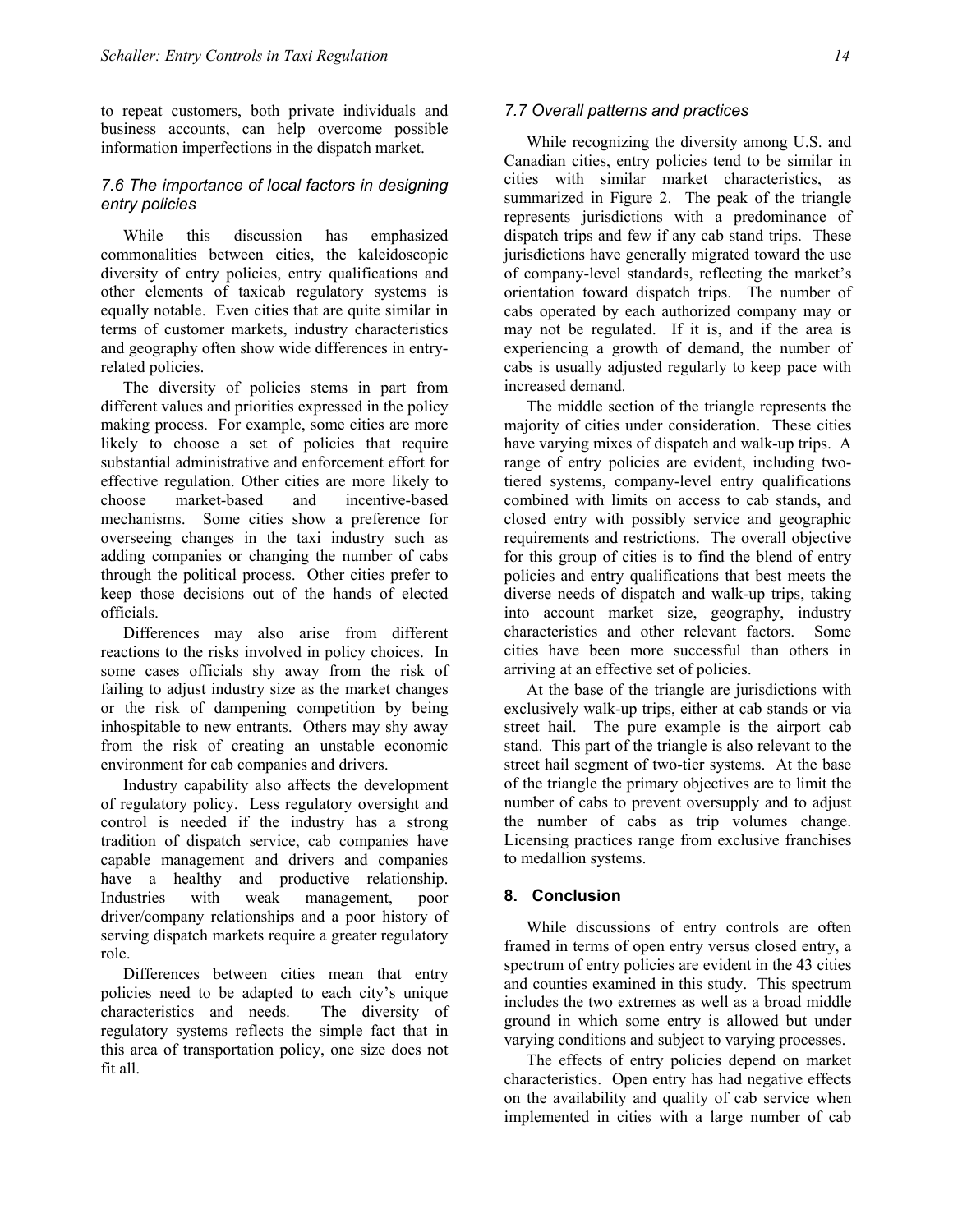#### **Figure 2. Typical entry policies for taxi customer market segments**



stand and street hail trips. Limits on entry, while benefiting cab stand and street hail markets, have led to deficiencies in service to outlying areas when implemented in cities with large walk-up trip volumes.

Entry qualifications as well as entry controls affect service outcomes. Company-level entry qualifications involving dispatch operations, service standards, technology requirements and minimum fleet sizes can promote the development of effective dispatch operations. Entry qualifications do not address the major problem experienced in walk-up markets, however, that of oversupply.

The central policy challenge in communities with a diversity of customer markets is to find the most effective blend of entry policies that produces satisfactory service levels for both walk-up and dispatch trips. One approach is to focus entry controls on walk-up markets. This has been done through combinations of entry policies such as twotier systems and by limiting access to cab stands while providing more relaxed entry controls in dispatch-oriented geographic areas that have few walk-up trips. Other approaches focus on directing cabs to outlying areas using geographic restrictions and service requirements.

A final conclusion is that entry policies must be carefully tailored to market needs and local conditions. A myriad of factors in addition to entry policies affect the availability and quality of taxi service in any given locale. Thus, while there is much to learn from the experiences of other cities and counties, taxicab regulatory decisions also give heavy weight to each jurisdiction's unique attributes.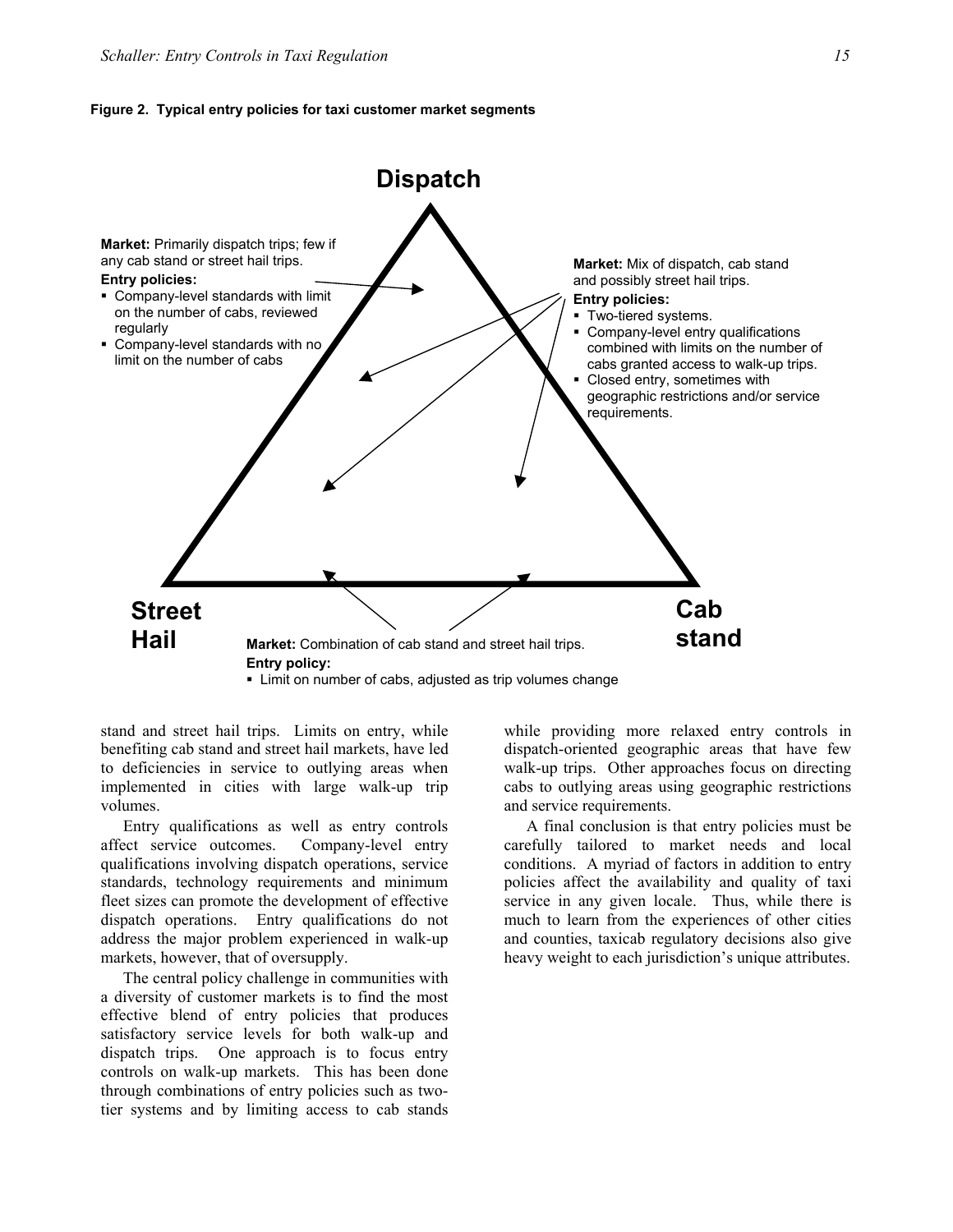#### **9. References**

Boroski, J.W. and G.C.S. Mildner. (1998) "An Economic Analysis of Taxicab Regulation in Portland, Oregon", Cascade Policy Institute, Portland, Ore.

Cervero, R. (1985) "Deregulating Urban Transportation", *Cato Journal*, 5(1), pp. 219-237.

Davis, D.F. (1998) "The Canadian Taxi Wars, 1925- 1950", *Urban History Review*, 27(1), pp. 7-22.

Dempsey, P.S. (1996) "Taxi Industry Regulation, Deregulation, & Re-regulation: The Paradox of Market Failure", *Transportation Law Journal* 24(1), pp. 73-120.

Frankena, M.W. and P.A. Pautler. (1984) *An Economic Analysis of Taxicab Regulation*, Federal Trade Commission, Washington, D.C.

Georges, C. (1993) "D.C.'s Checkered Cabs: Why Washington's Taxis Are America's Worst", *Washington Post*, March 21, 1993, p. C1.

Gilbert, G. and R.E. Samuels. (1982) *The Taxicab: An Urban Transportation Survivor*, University of North Carolina Press, Chapel Hill, NC.

Gilbert, G., T.J. Cook, A. Nalevanko and L. Everett-Lee. (2002) *The Role of the Private-for-Hire Vehicle Industry in Public Transit*, National Academy Press, Washington D.C.

Government Accountability Office (GAO). (2006) *Airline Deregulation: Reregulating the Airline Industry Would Likely Reverse Consumer Benefits and Not Save Airline Pensions*, U.S. Congress, Washington D.C.

Institute for Transportation Research and Education (ITRE). (1998) *Review of Taxicab Regulatory Changes in Cincinnati, Indianapolis and Seattle,* International Taxicab and Livery Foundation, Kensington, MD.

Keller, T.D. (2003) "Burdensome Barriers: How Excessive Regulations Impede Entrepreneurship in Arizona", Goldwater Institute, Phoenix.

La Croix, S., J. Mak and W. Miklius. (1992) "Evaluation of Alternative Arrangements for the Provision of Airport Taxi Services", *Logistics and Transportation Review* 28(2), pp. 147-166.

Lephardt, G. and J. Bast. (1985) "The Economics of Taxicab Deregulation", Heartland Policy Institute, Chicago, IL.

Lyons, D.L. (1983) *Taxi Regulation in a Free Entry Market: A Case Study of Washington D.C.*, U.S. Department of Transportation, Washington, D.C.

Moore, A.T. and T. Balaker. (2006) "Do Economists Reach a Conclusion on Taxi Deregulation?" *Econ Journal Watch*, 3(1), pp. 109-125.

Nelson/Nygaard Consulting Associates. (2004) "Taxicab Regulations Study; Working Paper #1", City of Sacramento, Sacramento, CA.

Pagano, A. and C. McKnight. (1983) "Economies of Scale in the Taxicab Industry: Some Empirical Evidence from the United States", *Journal of Transport Economics and Policy* 17(3), pp. 299-313.

Pearlstein, S. (2004) "Jalopy of a Taxi System Taking D.C. for a Ride", *Washington Post*, May 28, 2004, p. E1.

PriceWaterhouse. (1993) *Analysis of Taxicab Deregulation and Re-Regulation*. International Taxicab Foundation, Kensington, MD.

Q2 Research Group. (2006) "Taxi Availability Study for PCN Determination", San Francisco Taxicab Commission, San Francisco, CA.

Shaw, L.C., G. Gilbert, C. Bishop and E. Pruitt. (1983) *Taxicab Regulation in U.S. Cities*, U.S. Department of Transportation, Washington, D.C.

Teal R.F. and M. Berglund. (1987) "The Impacts of Taxicab Deregulation in the USA", *Journal of Transport Economics and Policy* 21(1), pp. 37-56.

Winston, C. (1998) "U.S. Industry Adjustment to Economic Deregulation", *Journal of Economic Perspectives*, 12(3), pp. 89-110.